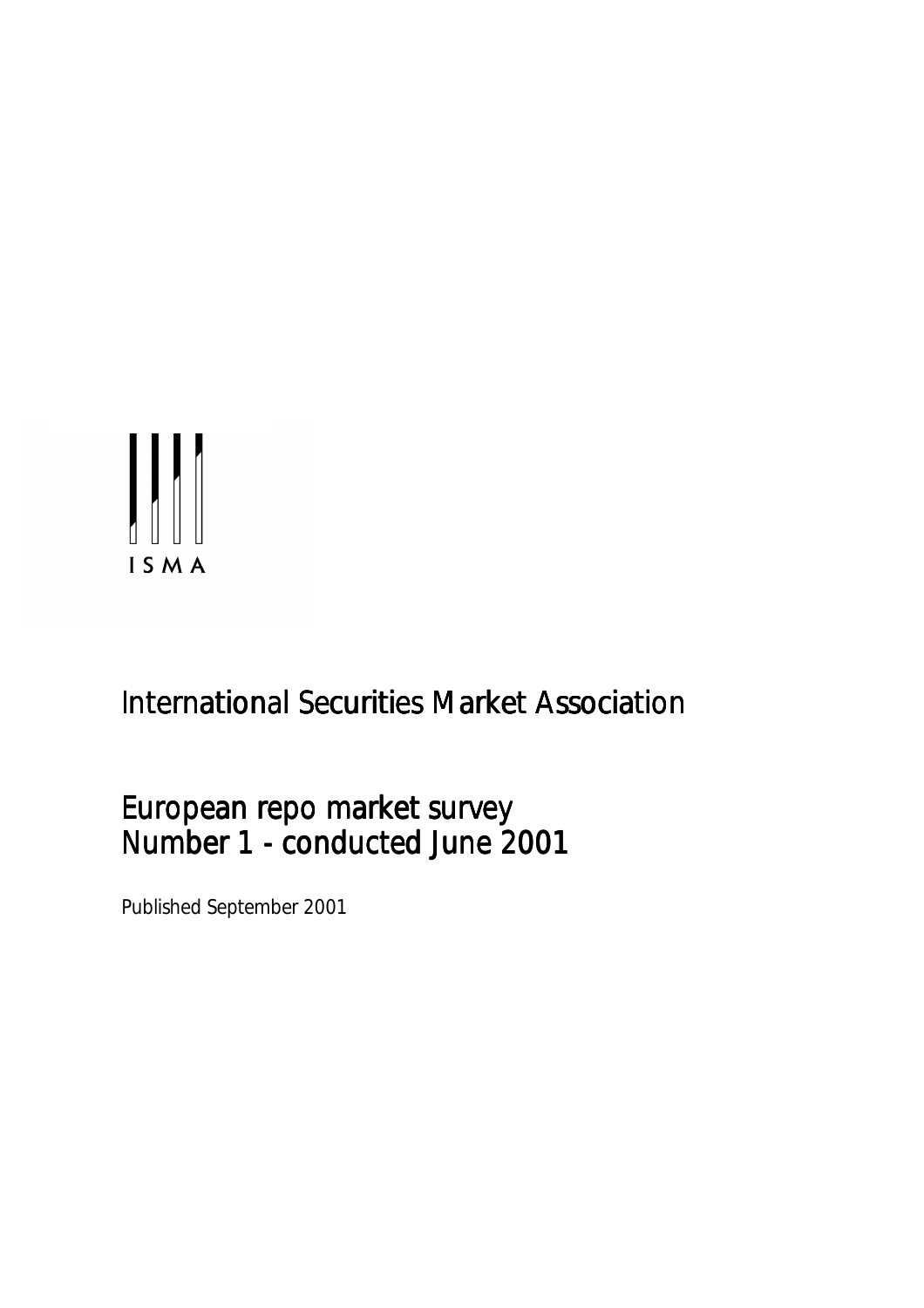© International Securities Market Association (ISMA), Zurich, 2001. All rights reserved. No part of this publication may be reproduced or transmitted in any form or by any means without permission from ISMA.

International Securities Market Association Rigistrasse 60 P.O. Box CH-8033 Zurich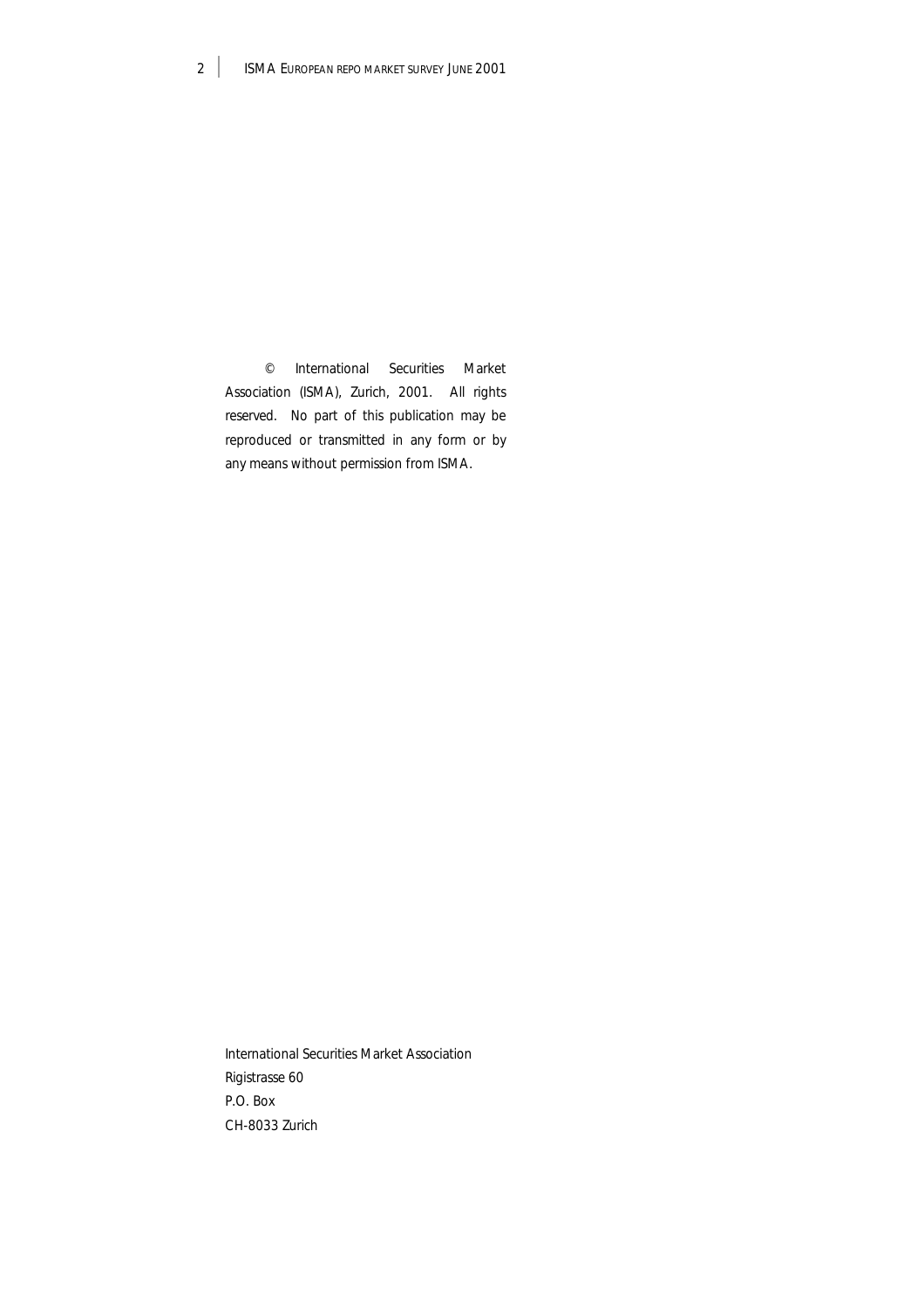# ISMA EUROPEAN REPO MARKET SURVEY NUMBER 1, JUNE 2001

# **CONTENTS**

| About the author                           | 5  |
|--------------------------------------------|----|
| Executive summary                          | 6  |
| Chapter 1 - The survey                     | 8  |
| Chapter 2 - Methodological issues          | 10 |
| Chapter 3 - Analysis of survey results     | 13 |
| Chapter 4 - Conclusion                     | 22 |
| Appendix A - Survey guidance notes         | 23 |
| Appendix B - Participants in the survey    | 25 |
| Appendix C - ISMA's repo council structure | 26 |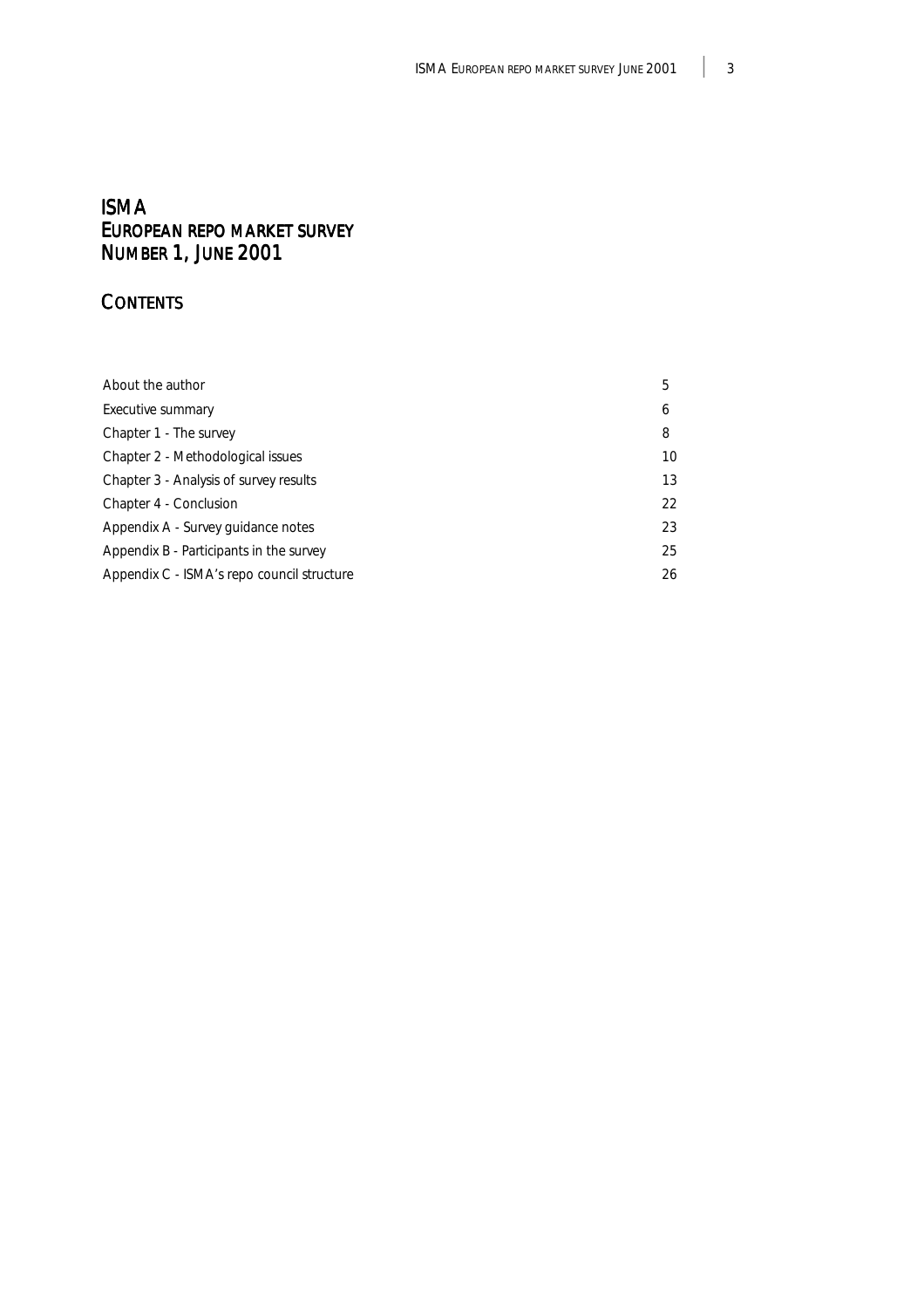This report was commissioned by the International Securities Market Association (ISMA) in particular support of members of ISMA's European Repo Council (ERC) and in the interests of the international securities market as a whole.

Its purpose is to help participants in, and observers of, Europe's cross-border repo market to gauge the size of the market.

All statements and opinions contained within this report are made in a personal capacity by the author and do not represent the opinion of ISMA, which has neither taken an official position on the issues discussed herein nor sought to verify the statistics provided.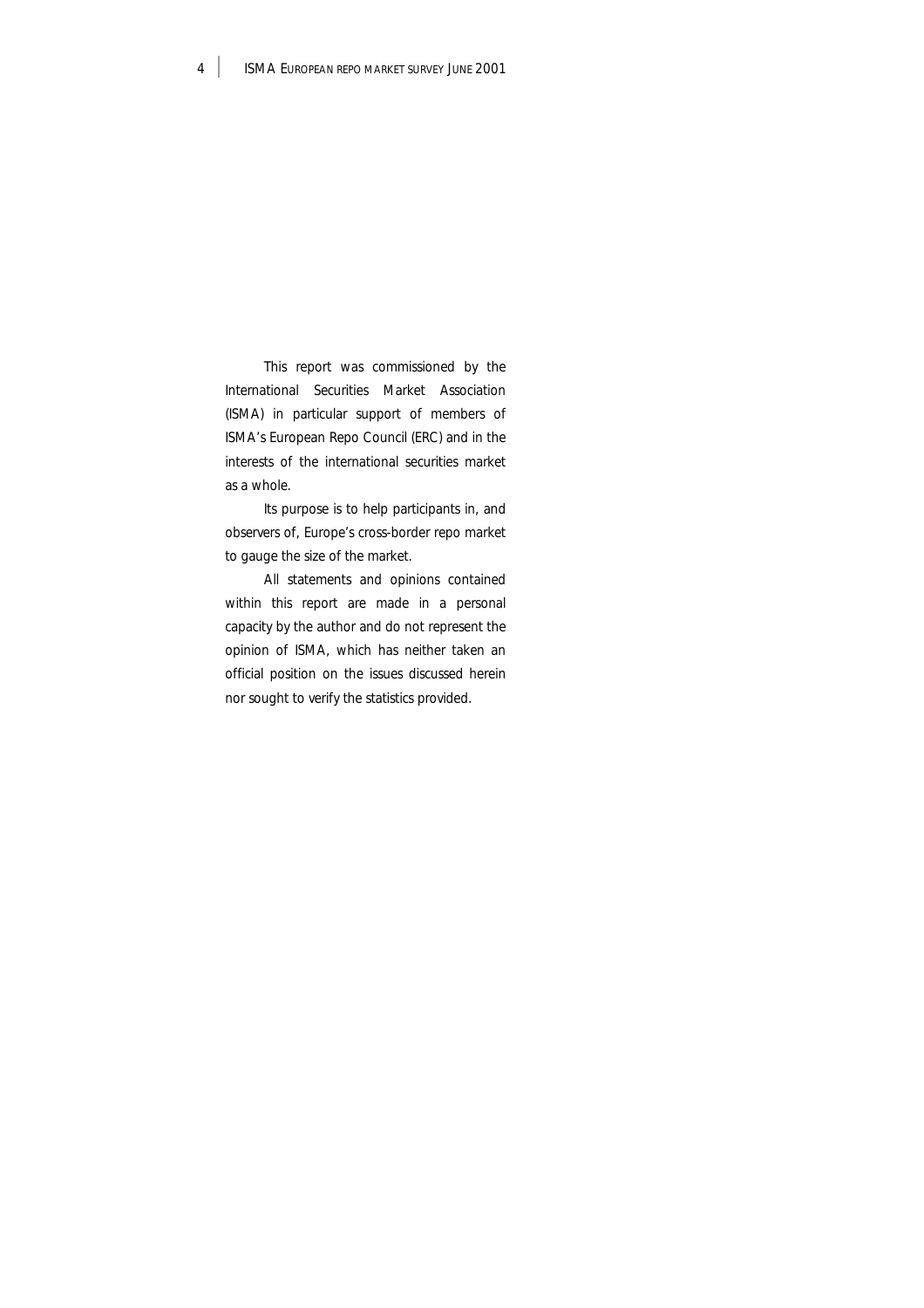# ABOUT THE AUTHOR

This report was compiled by Mr. Richard Comotto, a Visiting Fellow at the ISMA Centre at the University of Reading in the UK, where he is responsible for MSc and BSc modules on risk management, e-commerce in wholesale markets and money markets (including repo and foreign exchange). In addition, he lectures on ISMA's international General and Operations Certificate Programmes.

The author also provides independent consultancy services including research, support and training on the international money, securities and derivatives markets. His clients include professional market associations, government agencies, regulatory authorities, banks, brokers and information services.

Mr. Comotto has written several books and articles on a range of financial topics, including foreign exchange and money markets, swaps and electronic trading systems. He takes particular interest in the impact of 'electronic brokers' on the foreign exchange market and the more recent entry of electronic trading systems into the bond and repo markets. He is a regular speaker at conferences on repo and electronic trading in the fixed-income market.

He served for ten years at the Bank of England, within its Foreign Exchange Division and on secondment to the International Monetary Fund in Washington DC.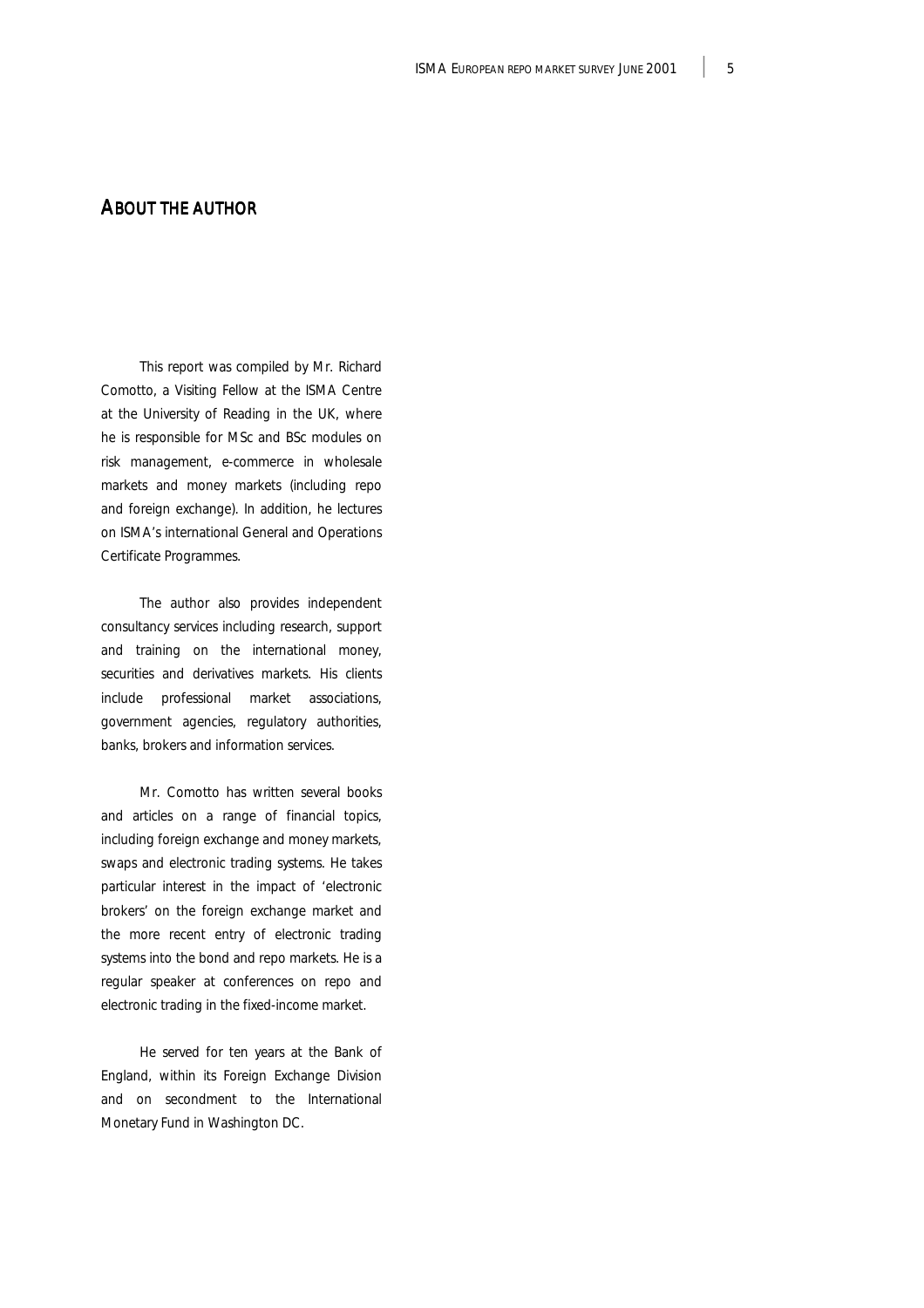# EXECUTIVE SUMMARY

In June 2001, members of ISMA's European Repo Council (ERC) took part in ISMA's first semi-annual survey of the repo market in Europe. The survey asked a sample of banks in Europe for the value of their repo contracts (excluding repos with central banks) that remained outstanding at close of business on June 13, 2001. The survey also sought to analyse banks' outstanding business and to obtain information about securities lending and borrowing conducted on their repo desks.

#### **Total repo business**

48 banks participated in this first survey. The total value of repo contracts outstanding on their books was EUR1,863 billion (1,863,000,000,000), of which 49.6% were repos and 50.4% were reverse repos. The total is a gross figure. This means that it has not been adjusted to take account of the fact that contracts between pairs of banks participating in the survey have been reported by both banks and therefore counted twice.

#### Counterparty analysis

Some 47% of outstanding repo contracts reported in the survey were negotiated directly with the other counterparty, 46% through voice-brokers and 8% through inter-dealer automatic trading systems (ATSs).

#### Geographical analysis

Around 53% of outstanding repo

contracts reported were with domestic counterparties and 42% were cross-border. The remaining 5% were negotiated anonymously through an ATS and settled with a central clearing counterparty (CCP) (which means that it is not possible to categorise them as domestic or cross-border).

### Settlement analysis

Approximately 6% of outstanding contracts reported in the survey were negotiated under tri-party repo arrangements. The remainder were bilateral or with a CCP.

# Cash currency analysis Cash currency analysis

Some 73% of reported outstanding repo contracts were denominated in euros (EUR), 11% in pounds sterling (GBP) and 10% in US dollars (USD).

Only 2% of reported outstanding contracts were reported to be cross-currency repos (transactions in which the cash and collateral are denominated in different currencies).

#### Collateral analysis

About 76% of collateral holdings reported in the survey (measured by market value) were issued in countries in the eurozone: 34% were issued in Germany and 18% in Italy. Another 12% of collateral was issued in the UK. More than 91% of collateral was issued by central governments.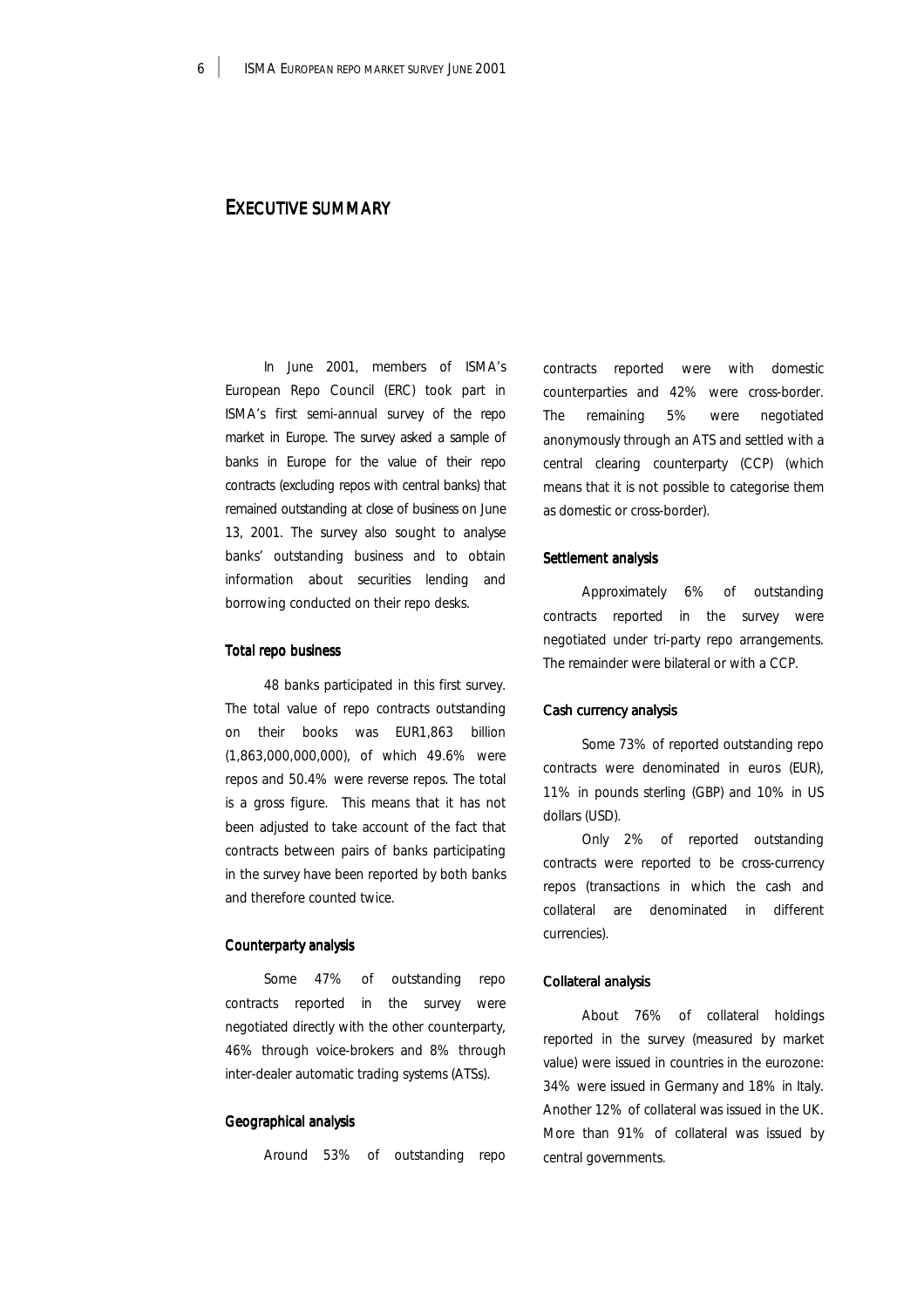#### Repo rate analysis

Some 90% of reported outstanding repo contracts paid a fixed rate of return, 5% were floating-rate and 4% were on an open basis (transactions with no fixed maturity but terminable on demand by either counterparty subject to an agreed period of notice).

### Maturity analysis

Whilst around 62% of reported outstanding repo contracts had less than one month remaining to maturity, a significant amount of business ran out to one year. Some 9% were forward-forward repos (with value dates more than two business days in the future).

### Product analysis

A number of the banks surveyed transacted securities lending and borrowing on their repo desks. Of the total outstanding contracts reported by repo desks - i.e repos plus securities lending and borrowing - some 17% was securities lending and borrowing.

# Concentration analysis

The top ten banks in the survey accounted for some 64% of the total reported business. The top twenty banks accounted for 88%. The top thirty accounted for 97%.

The next ISMA survey is scheduled to take place on Wednesday, December 12, 2001.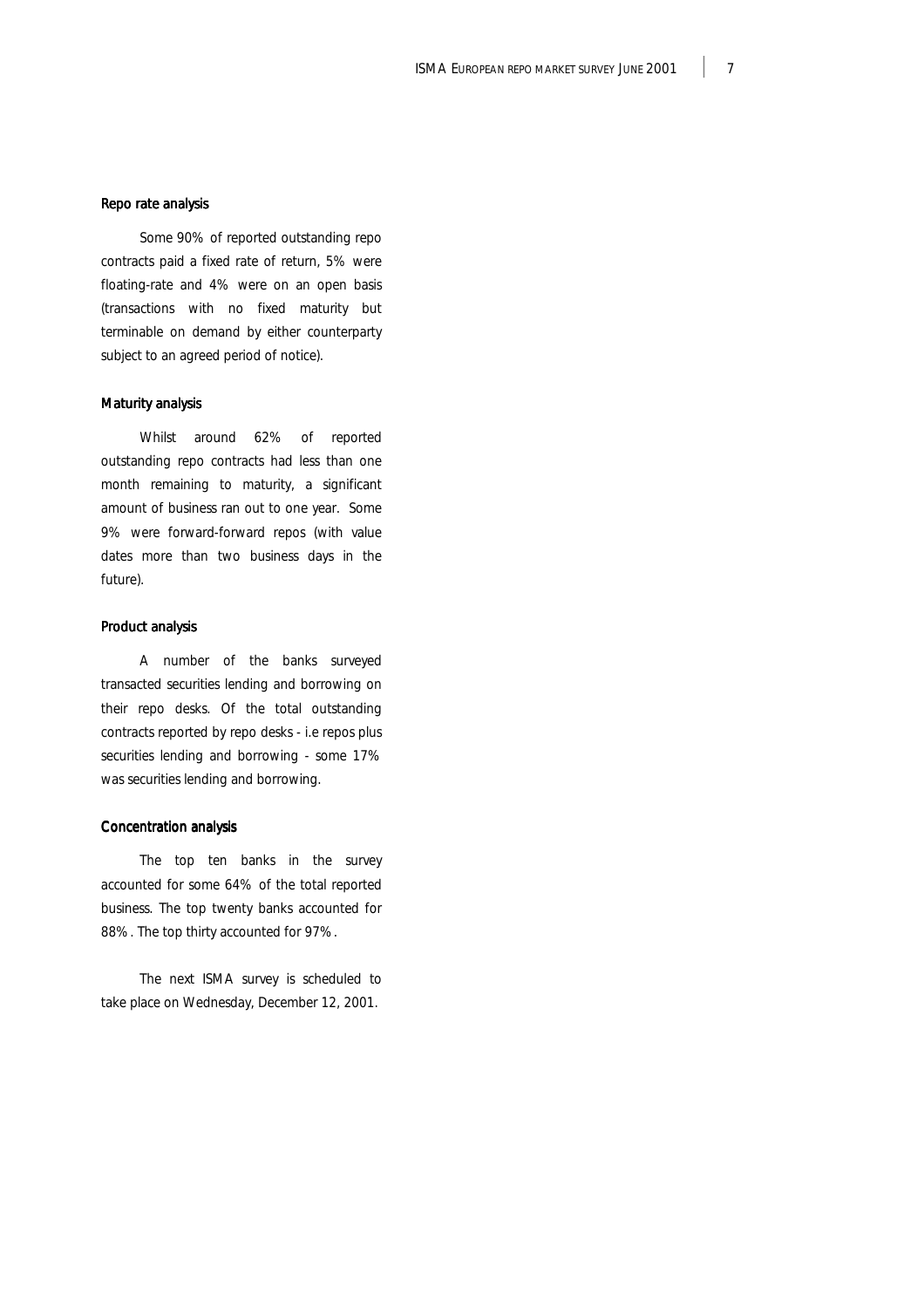# CHAPTER 1 **THE SURVEY**

On June 13, 2001, members of ISMA's European Repo Council (ERC) took part in ISMA's first semi-annual survey of the repo market in Europe. Future surveys are planned to take place on the second Wednesday in June and December each year. The next survey will therefore be conducted on December 12, 2001.

The ISMA survey has been supported by the ACI, the Financial Markets Association, and welcomed by the European Central Bank (ECB) and European Commission. The survey was managed and the results analysed on behalf of ISMA by the ISMA Centre at the UK's University of Reading, in co-ordination with the ERC Steering Committee ("ERC Committee").

#### 1.1 Why the survey was commissioned

The survey was commissioned by ISMA in response to the growing demand for information on the size and composition of the European repo market. This information is important not only to market participants but also to supervisory and monetary authorities, and other interested parties such as market infrastructure and service providers. The demand reflects the importance of repos to both banks and the authorities, and general interest in the impact on the market of recent developments such as the euro, electronic trading, of central clearing counterparty facilities and tri-party repo. The ERC Committee also felt that a survey would relieve member banks of the burden of having to respond to the growing number of calls to participate in ad hoc surveys or provide estimates of market size.

Before deciding to embark on the survey, the ERC Committee examined the data already published about national repo markets in Europe. Excellent data (almost 240 primary statistical series) are published by the Bank of England on repos in sterling and foreign currencies transacted by banks in London. Highquality data are also available from the authorities in France, Norway, Spain, Sweden and Switzerland, although often limited in terms of coverage and depth of analysis. Other countries tend to provide only headline numbers or monetary data (e.g. repo assets and liabilities of monetary financial institutions). Moreover, some countries measure turnover, whereas others measure outstanding contracts. The available data is therefore currently very patchy and uneven in coverage. As a result of these inconsistencies, only the most tentative estimates of the overall size of the European market can, at the moment, be made.

The ad hoc surveys of the European repo market conducted to date have not been particularly successful in terms of coverage or depth of analysis.

Other data on the repo market are available from non-official sources such as central securities depositories (CSDs), central clearing counterparties (CCPs), tri-party repo agents, automatic trading systems (ATSs) and ISMA's trade reporting system TRAX. However, most of these sources are unable to offer a sufficiently broad perspective on the entire market and their data are highly aggregated.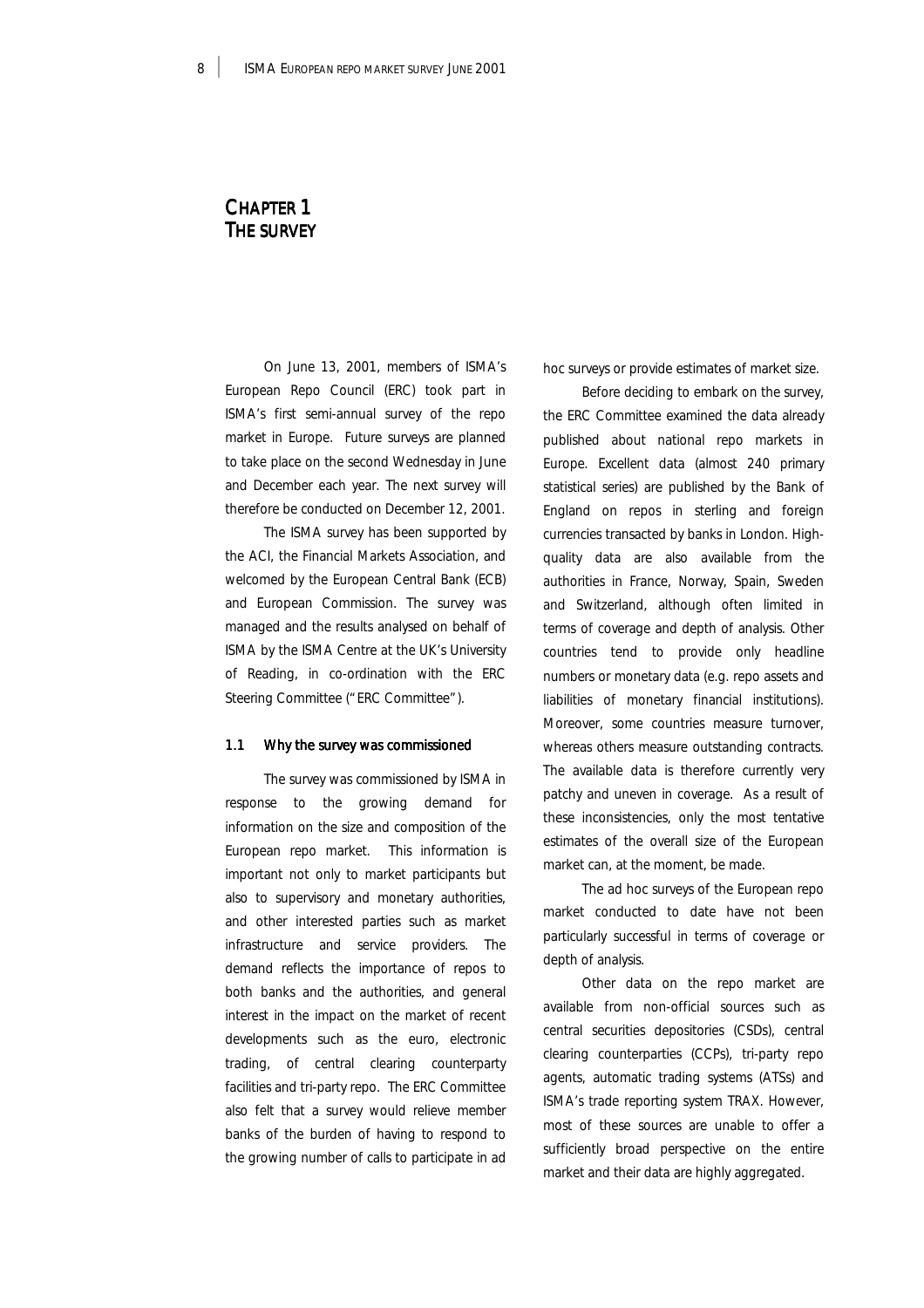#### 1.2 What the survey asked

The ISMA survey asked banks in a number of European centres for the value of the cash leg of repo and reverse repo contracts still outstanding at close of business on Wednesday, June 13, 2001.

The survey sought to analyse banks' business in terms of counterparty, currency, type of contract, type of repo rate, remaining term to maturity, method of settlement and source of collateral. It also asked about securities lending and borrowing conducted on repo desks.

The precise data sought by the survey are set out in the tables at the beginning of Chapter 3. An extract of the guidance notes that accompanied the survey are reproduced in Appendix A. The survey questionnaire and guidance notes are likely to be revised for the next survey, and will be published in due course on ISMA's web site at www.isma.org.

### 1.3 The response to the survey

The survey met with an excellent response. 48 banks out of the initial sample of 71 made returns - a response rate of 68%. The number of participating banks and the very detailed nature of the data provided means that ISMA's first survey provides the most authoritative picture of the European repo market to date.

The banks surveyed are headquartered in twelve European countries (eleven within the EU and ten in the eurozone), as well as in the US and Japan. Many of these banks provided data for their entire European repo business. Others provided separate returns for each branch that has its own repo book (including branches technically brings the total number of participants to 53). A list of participating banks is contained in Appendix B.

In future surveys, the ERC Committee hopes to expand significantly the number of participant banks. A number of banks that were unable to participate in the first survey have indicated that they will participate in December, and other banks are being approached. Any bank wishing to participate should send contact details by e-mail to [reposurvey@isma.co.uk o](mailto:reposurvey@isma.co.uk)r download copies of the next survey form and guidance notes from ISMA's web site when they are made available.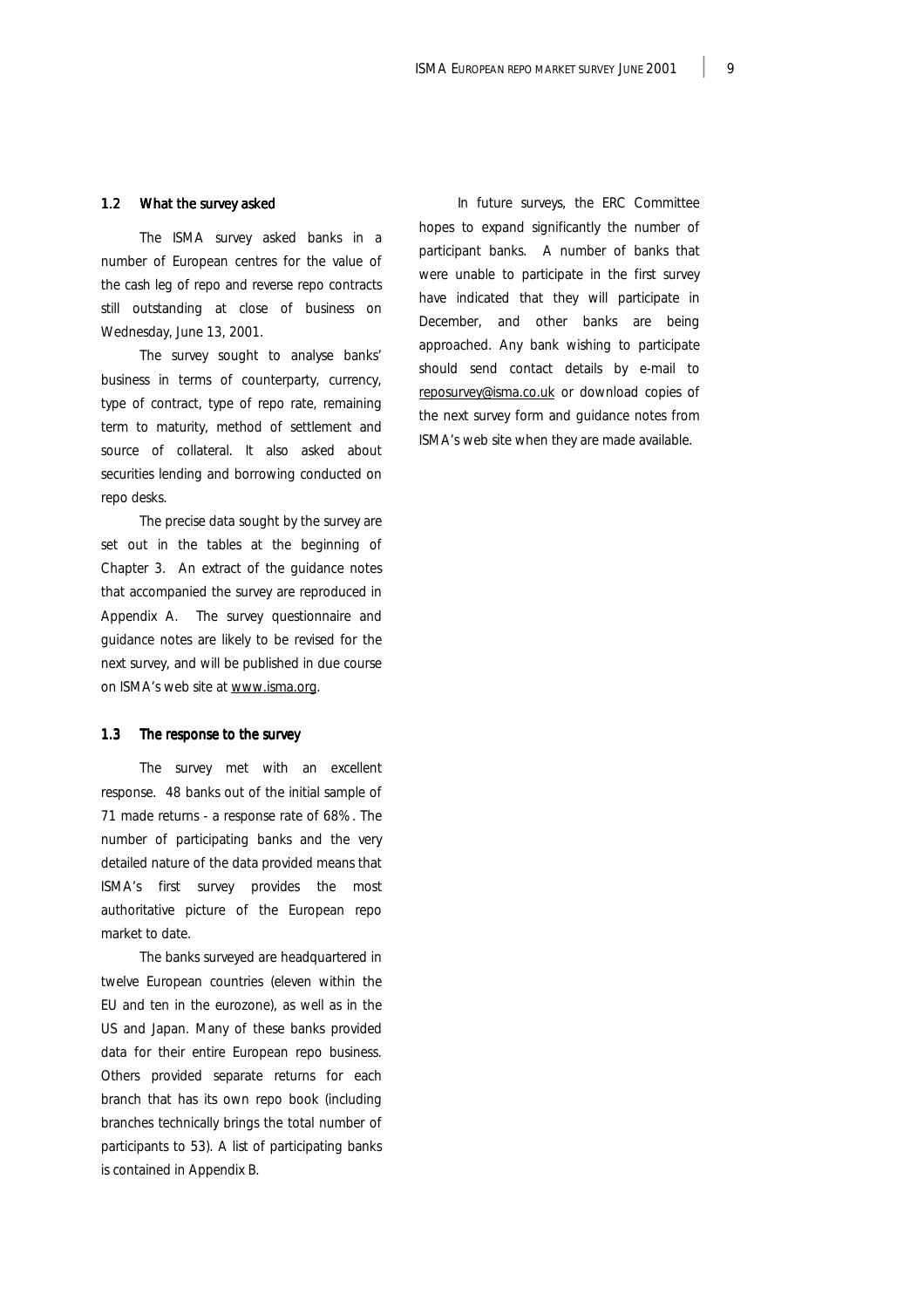# CHAPTER 2 METHODOLOGICAL ISSUES

The design of the survey form $1$  had to balance the desire for a complete picture of the European repo market and the need to avoid overburdening banks with questions. It was also necessary to take into consideration, particularly for the first survey, the operational challenge for banks of extracting a new set of data from their records.

# 2.1 Stock versus flow

The most basic decision that had to be addressed in the design of the survey was whether to measure repo business in terms of:

- the outstanding value of contracts at the close of business on a certain date (in other words, a stock); or
- the cumulative value of transactions agreed over a certain period, whether the resulting contracts were still in force by the end of the survey period or had matured prior to this date (in other words, a flow).

Ideally, a survey should measure both stocks and flows. However, the ERC Committee felt that this would be asking too much of banks in the first survey.

There are arguments for and against both measures of market size. Stock data is useful in providing a gauge of credit and market risk exposure. Stocks may also be easier for banks to analyse into cash currency denomination and source of collateral, as these

numbers can be taken from the balances outstanding in accounts.

Flows, on the other hand, give a better measure of activity and provide a basis from which to estimate revenues, as well as measuring exposure to operational risk. It is also probably easier for banks to compile a total figure from flows and to analyse flows into maturities. The majority of published data to date have been flows. Unfortunately, however, variations in maturity distributions across banks and markets mean that flows are not strictly comparable. For example, EUR10 billion per day of overnight repos is not as significant as EUR10 billion per day of one-week repos. An accurate adjustment for this problem would require a very detailed analysis of maturities.

After considering the various arguments, the ERC Committee decided to measure the stock of repos.

### 2.2 Double counting

The problem of double counting arises when two banks report transactions between themselves. This means that the survey will count each contract twice. Because the survey is aimed only at banks, double counting is purely a problem for repos between banks. It can be ignored for repos between banks and non-banks, or - in the case of purely domestic surveys - repos between banks and nonresident entities.

In order to adjust for double-counting, it would have been necessary to ask banks to

<sup>&</sup>lt;sup>1</sup> See the tables at the beginning of Chapter 3 for details of the areas covered.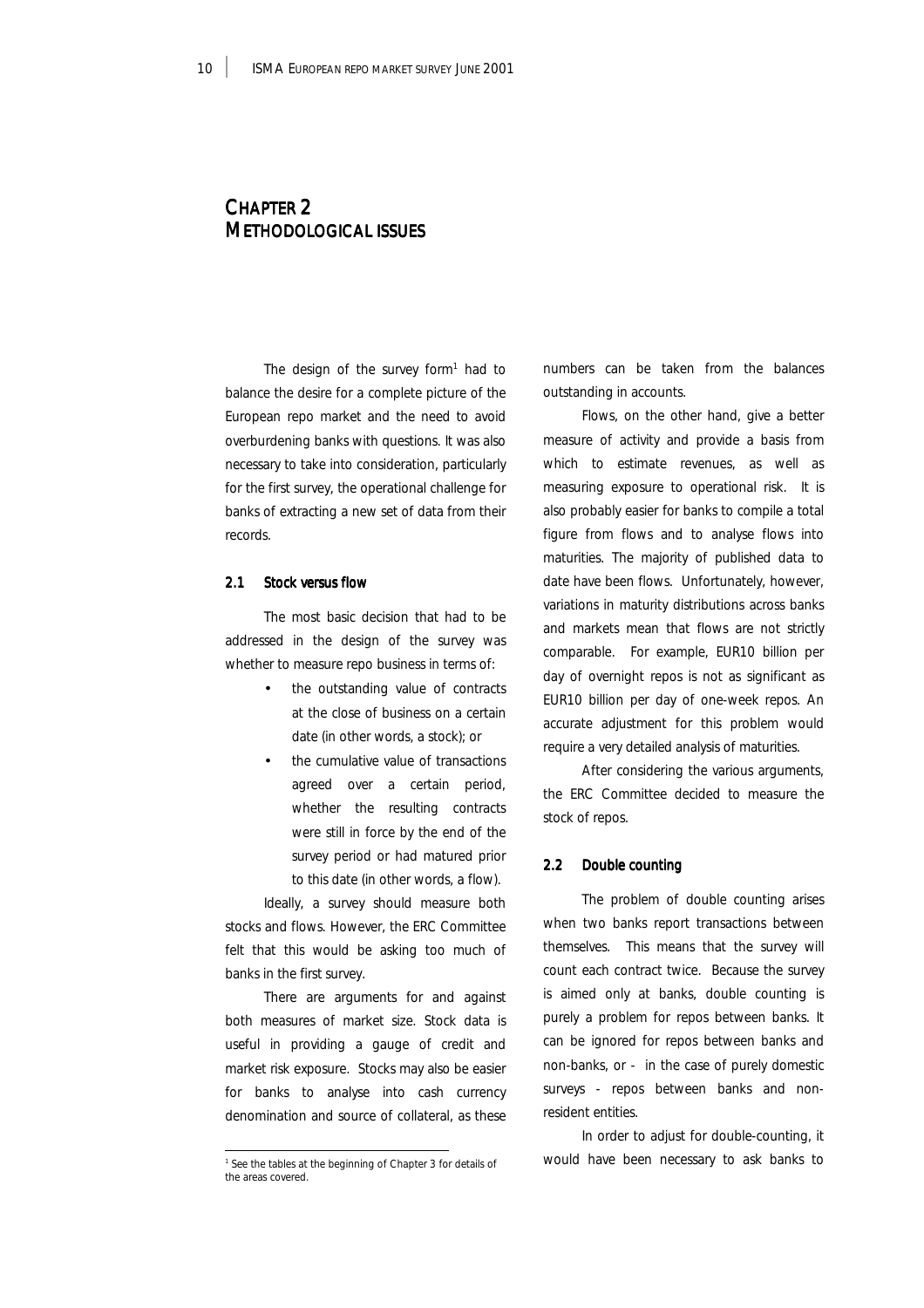analyse their business further, specifically, into:

- interbank repos; and
- repos with non-banks.

The interbank figure would then be reduced by anything up to 50%, depending on how much interbank repo business was thought to have been captured by the survey. For example, if the survey was thought to capture 50% of interbank business, then the reported interbank figure would only have to be reduced by 25%.

Because a number of banks indicated that they would have difficulty in analysing their business into interbank and customer, the ERC Committee decided not to include this question. In coming to this view, it was also noted that most existing figures for the size of repo markets were gross and that ISMA's survey figure would therefore be comparable.

### 2.3 Measuring the size of domestic markets and the intra-eurozone market

The data collected by ISMA's survey cannot be decomposed into domestic markets. This is because many of the banks participating in the survey run a single book for repo in Europe, even though some deal in repos from several centres. It may be tempting to use the collateral analysis as a proxy, but this ignores the widespread use of third-country collateral, particularly German, Italian and Belgian government bonds, and the international nature of much of the business conducted in London.

Furthermore, the survey does not provide a figure for the size of the market between counterparties based within the eurozone. This would have required a more detailed counterparty analysis, a burden which the ERC Committee was reluctant to impose on banks.

### 2.4 Country coverage

Although the survey captured the European repo business of banks headquartered in 14 countries, some of those countries were represented by only one or two banks. For some countries, this is not a serious problem because the high concentration of banking means that just two banks can provide a representative sample. Difficulties arise for countries where the banking system is very fragmented, and the domestic market is less integrated into the wider European market and more idiosyncratic. One example of the problems that this can cause may be the higherthan-expected percentage of classic repo revealed by the survey, which may reflect the relative under-representation of banks headquartered in countries such as Italy and Spain, where sell/buy-backs are more common than classic repos. However, the deepening of the survey by the inclusion of more banks headquartered in currently under-represented countries will gradually resolve this issue.

#### 2.5 Market coverage

The fact that 48 banks participated in the first ISMA survey represents an excellent start, especially as this number included some of the largest participants in the European repo market. The figure of EUR1,863 billion in outstanding contracts is also very impressive. Nevertheless, these 48 banks represent only a sample of the market population, which means that the European repo market is obviously larger than EUR1,863 billion.

The intriguing question is, of course, how much larger? The ISMA Centre tackled the issue by conducting two exercises:

• To produce a bottom-up estimate of overall market size, the Centre used the profile of the returns from the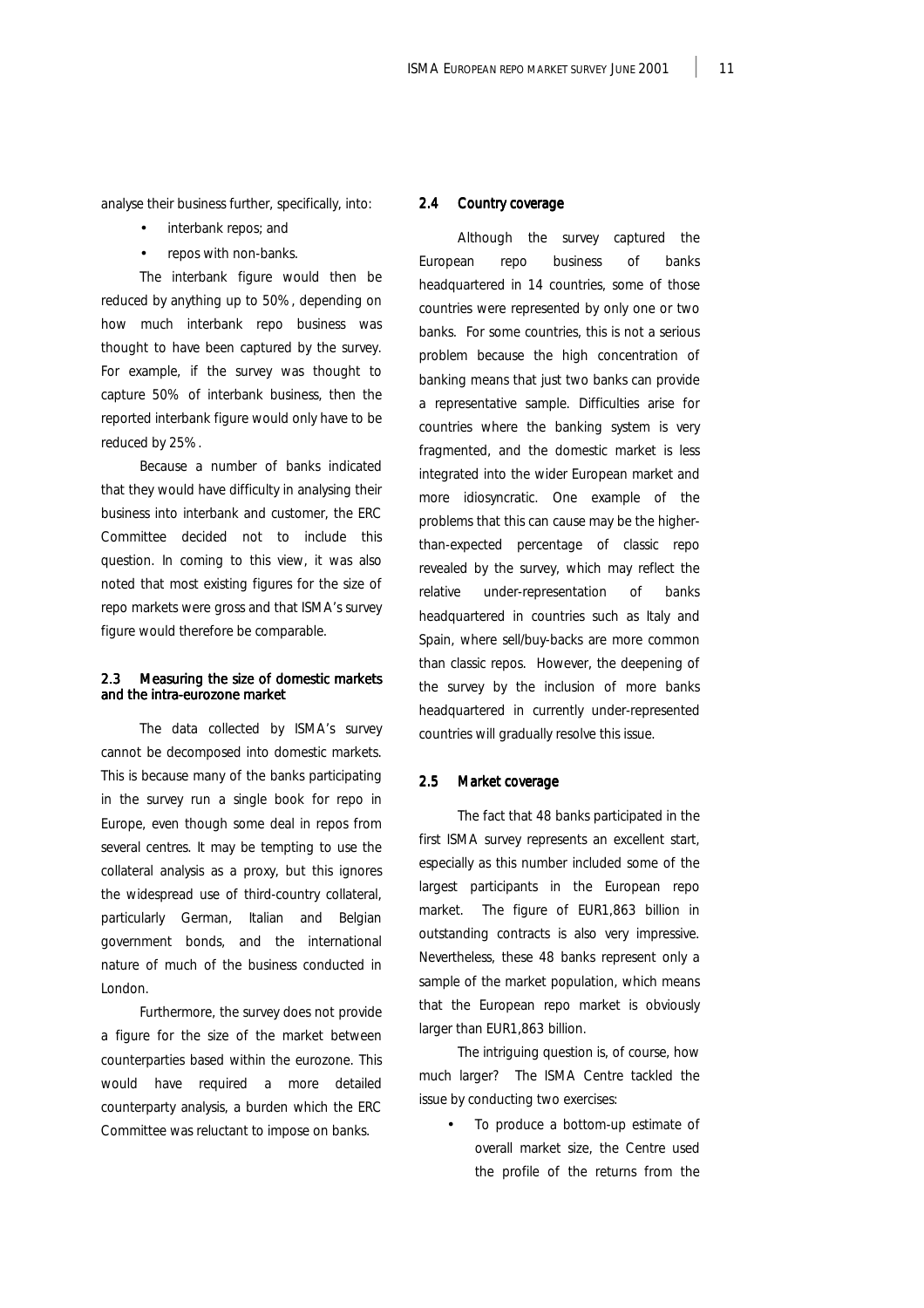banks taking part in the survey to estimate the size of the repo business of the larger non-participating banks. Aggregate adjustments were made for the smaller banks in each country and for missing countries.

It filled-in the gaps in published figures for domestic markets using anecdotal evidence and by converting, where possible, from available turnover figures.

Both exercises were based on conservative assumptions. The results were consistent with one another and confirmed the obvious, i.e. that the European repo market is somewhat larger than EUR1,863 billion. However, the ERC Committee felt that the publication of these estimates, however carefully derived, alongside the precise numbers provided by participating banks could detract from the real achievement represented by the survey and would risk undermining its credibility.

# 2.6 Internal consistency

The returns from banks were examined individually and suspected anomalies were cross-checked against the returns from other banks. Where the profile of one bank differed significantly from the others, the return was queried with the bank. However, relatively few returns needed to be queried. ISMA is therefore able to be confident in the overall quality of the data provided by participants.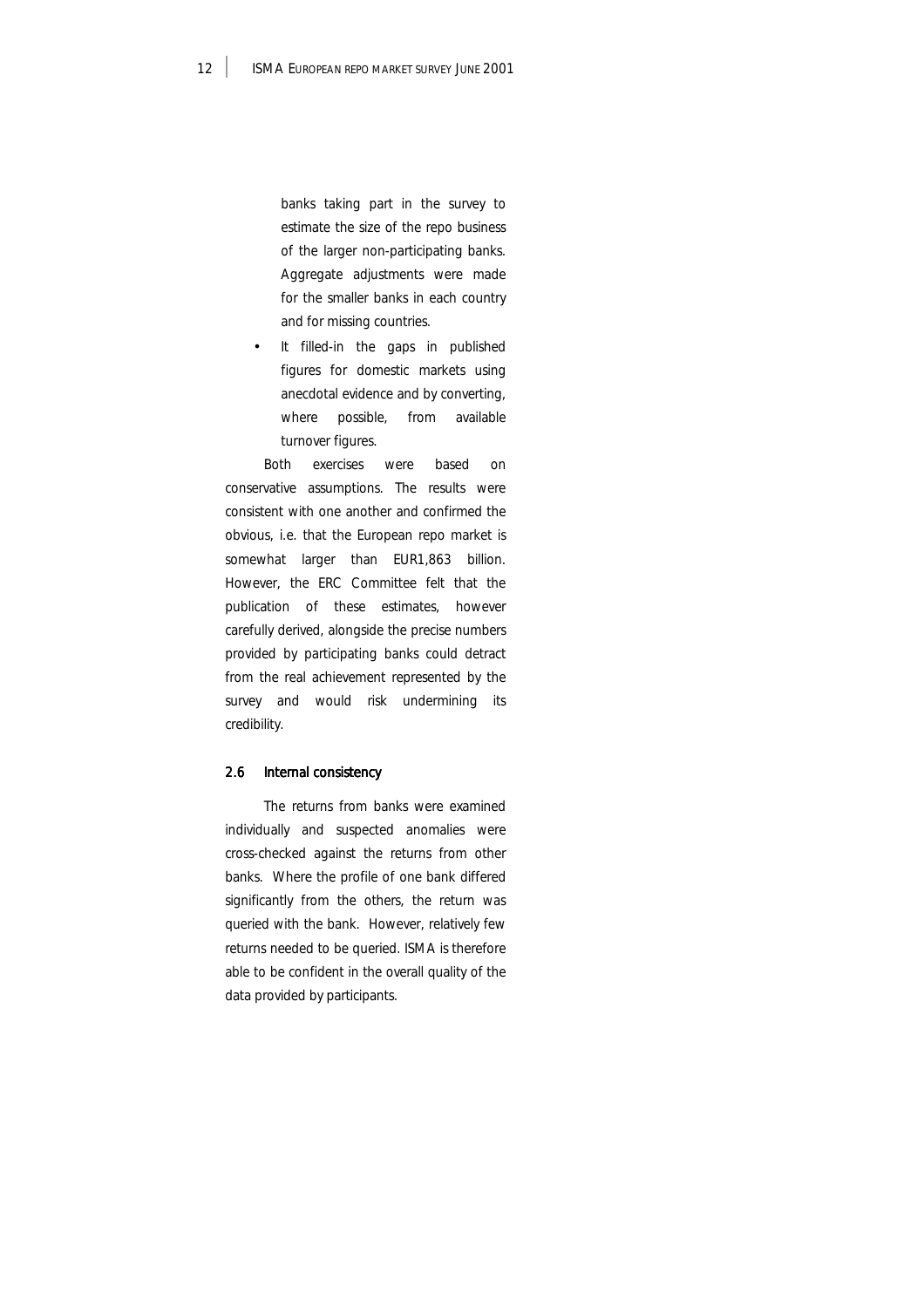# CHAPTER 3 ANALYSIS OF SURVEY RESULTS

The aggregate results of the survey are set out in the following series of tables.

Q1 What is the total value of cash you have borrowed and lent through repo transactions that is due to be repaid after June 13, 2001?

| <b>Total</b><br>Reverse | Repo        |
|-------------------------|-------------|
| repo                    |             |
| 100.0%<br>50.4%         | 49<br>19.6% |

Of the amounts given in response to Q1 above,

| 1.1 How much was transacted:<br>direct with counterparties                            | Repo  | Reverse       | Total |
|---------------------------------------------------------------------------------------|-------|---------------|-------|
|                                                                                       | 23.6% | repo<br>22.7% | 23.2% |
| in the same country as you<br>$\bullet$                                               | 12.8% | 10.8%         | 11.8% |
| cross-border in (other) eurozone countries<br>$\bullet$                               | 10.6% | 12.4%         | 11.5% |
| cross-border in non-eurozone countries<br>$\bullet$<br>through voice-brokers          |       |               |       |
|                                                                                       | 28.0% | 28.7%         | 28.3% |
| in the same country as you<br>$\bullet$<br>cross-border in (other) eurozone countries | 11.0% | 11.7%         | 11.4% |
| $\bullet$                                                                             | 5.6%  | 6.0%          | 5.8%  |
| cross-border in non-eurozone countries<br>$\bullet$<br>on ATSs with counterparties    |       |               |       |
| in the same country as you<br>$\bullet$                                               | 1.9%  | 1.4%          | 1.7%  |
| cross-border in (other) eurozone countries<br>$\bullet$                               | 1.5%  | 1.6%          | 1.5%  |
| cross-border in non-eurozone countries                                                | 0.2%  | 0.4%          | 0.3%  |
| $\bullet$                                                                             | 4.8%  | 4.3%          | 4.6%  |
| anonymously through a central clearing counterparty<br>$\bullet$                      |       |               |       |
| 1.2 How much of the cash is denominated in:                                           |       |               |       |
| <b>EUR</b><br>$\bullet$                                                               | 74.2% | 72.3%         | 73.3% |
| <b>GBP</b><br>$\bullet$                                                               | 11.3% | 11.0%         | 11.2% |
| <b>USD</b><br>$\bullet$                                                               | 8.8%  | 10.2%         | 9.5%  |
| SEK, DKK<br>$\bullet$                                                                 | 1.8%  | 1.5%          | 1.6%  |
| <b>JPY</b><br>$\bullet$                                                               | 2.5%  | 3.7%          | 3.1%  |
| Other currencies<br>$\bullet$                                                         | 1.4%  | 1.3%          | 1.3%  |
|                                                                                       |       |               |       |
| 1.3 How much is cross-currency?                                                       | 2.2%  | 1.6%          | 1.9%  |
|                                                                                       |       |               |       |
| 1.4 How much is:                                                                      | 85.4% | 82.4%         | 83.9% |
| classic repo<br>$\bullet$                                                             | 7.1%  | 9.3%          | 8.2%  |
| documented sell/buy-backs<br>$\bullet$                                                | 7.4%  |               |       |
| undocumented sell/buy-backs<br>$\bullet$                                              |       | 8.3%          | 7.9%  |
| 1.5 How much is:                                                                      |       |               |       |
| fixed rate<br>$\bullet$                                                               | 91.4% | 89.5%         | 90.4% |
| floating rate<br>$\bullet$                                                            | 4.6%  | 6.1%          | 5.3%  |
| $\bullet$<br>open                                                                     | 4.0%  | 4.5%          | 4.3%  |
|                                                                                       |       |               |       |
| 1.6 How much fixed & floating rate repo is:                                           |       |               |       |
| for value before June 16, 2001 and with a remaining term to maturity of:              |       |               |       |
| 1 day<br>$\bullet$                                                                    | 16.2% | 12.5%         | 14.3% |
| $2 - 7$ days<br>$\bullet$                                                             | 29.9% | 30.6%         | 30.3% |
| more than 7 days but no more than 1 month<br>$\bullet$                                | 17.4% | 17.8%         | 17.6% |
| more than 1 month but no more than 3 months<br>$\bullet$                              | 11.0% | 11.7%         | 11.4% |
| more than 3 months but no more than 6 months<br>$\bullet$                             | 6.4%  | 7.5%          | 6.9%  |
| more than 6 months<br>$\bullet$                                                       | 9.5%  | 11.8%         | 10.7% |
| for value after June 15, 2001 (i.e. forward-forward repos)                            | 9.6%  | 8.1%          | 8.8%  |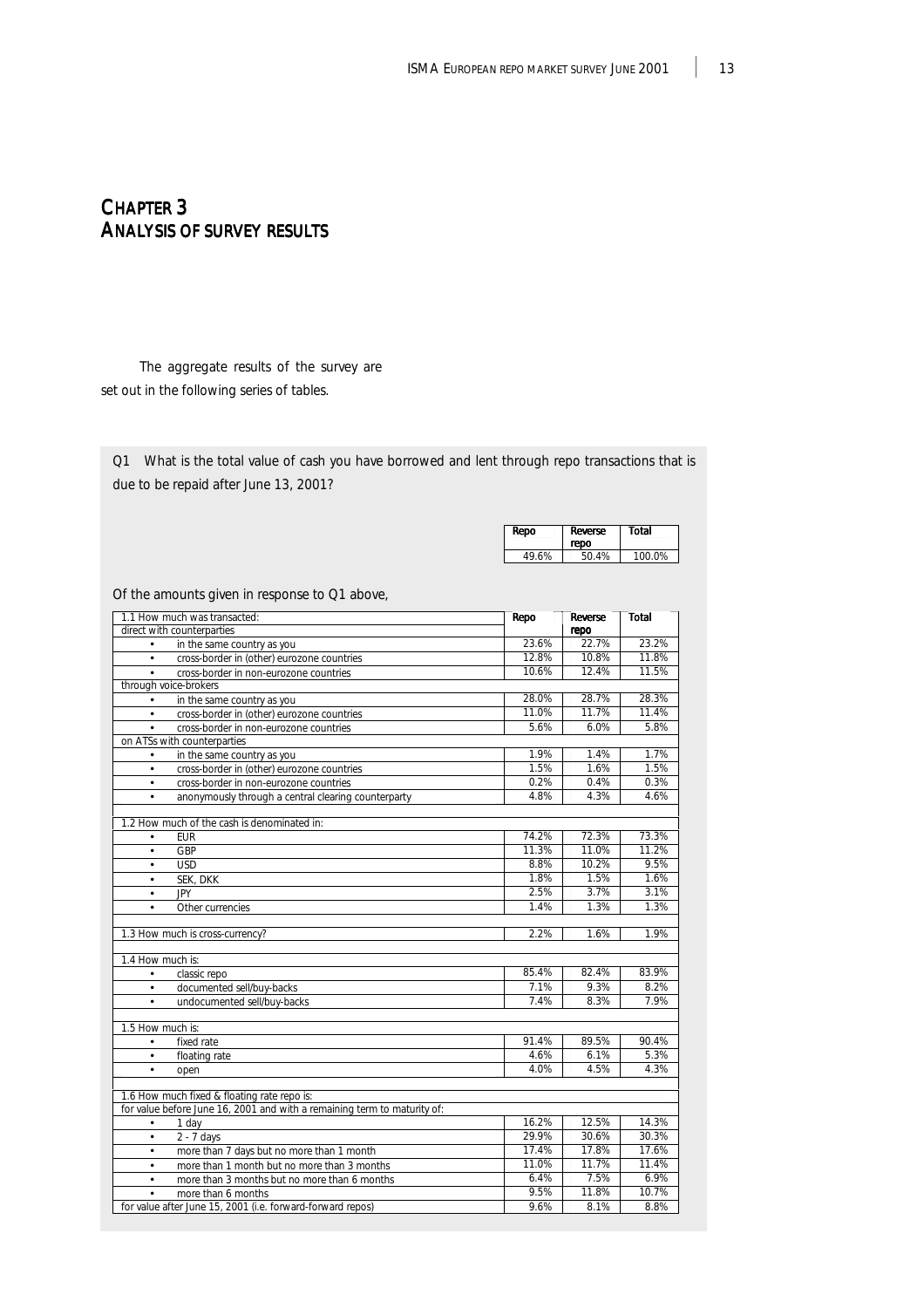| 1.7 How much is tri-party repo: |                                                               |       | Reverse<br>repo | <b>Total</b> |
|---------------------------------|---------------------------------------------------------------|-------|-----------------|--------------|
| $\bullet$                       | for fixed terms to maturity                                   | 5.2%  | 2.2%            | 3.7%         |
| $\bullet$                       | on an open basis                                              | 3.6%  | 0.0%            | 1.8%         |
|                                 |                                                               |       |                 |              |
|                                 | 1.8 How much is against collateral issued in:                 |       |                 |              |
| Austria                         |                                                               |       |                 |              |
| $\bullet$                       | by the central government                                     | 1.2%  | 0.8%            | 1.0%         |
| $\bullet$                       | by other issuers                                              | 0.0%  | 0.1%            | 0.0%         |
| Belgium                         |                                                               |       |                 |              |
| ٠                               | by the central government                                     | 8.0%  | 6.9%            | 7.5%         |
| $\bullet$                       | by other issuers                                              | 0.0%  | 0.1%            | 0.0%         |
| Denmark                         |                                                               |       |                 |              |
| $\bullet$                       | by the central government                                     | 0.4%  | 0.4%            | 0.4%         |
|                                 | by other issuers                                              | 0.2%  | 0.3%            | 0.3%         |
| Finland                         |                                                               |       |                 |              |
| ٠                               | by the central government                                     | 0.1%  | 0.1%            | 0.1%         |
| $\bullet$                       | by other issuers                                              | 0.0%  | 0.0%            | 0.0%         |
| France                          |                                                               |       |                 |              |
| ٠                               | by the central government                                     | 6.3%  | 5.2%            | 5.8%         |
| $\bullet$                       | by other issuers                                              | 0.4%  | 0.3%            | 0.4%         |
| Germany                         |                                                               |       |                 |              |
| $\bullet$                       | by the central government                                     | 27.3% | 30.7%           | 29.0%        |
| $\bullet$                       | by landesbanks and hypotheken banks in the form of pfandbrief | 3.3%  | 2.7%            | 3.0%         |
| $\bullet$                       | by other issuers                                              | 2.4%  | 1.9%            | 2.1%         |
| Greece                          |                                                               |       |                 |              |
| $\bullet$                       | by the central government                                     | 1.4%  | 1.7%            | 1.5%         |
| $\bullet$                       | by other issuers                                              | 0.0%  | 0.0%            | 0.0%         |
| Ireland                         |                                                               |       |                 |              |
| $\bullet$                       | by the central government                                     | 0.1%  | 0.0%            | 0.0%         |
| $\bullet$                       | by other issuers                                              | 0.0%  | 0.0%            | 0.0%         |
| Italy                           |                                                               |       |                 |              |
| $\bullet$                       | by the central government                                     | 17.7% | 17.9%           | 17.8%        |
| $\bullet$                       | by other issuers                                              | 0.3%  | 0.6%            | 0.4%         |
| Luxembourg                      |                                                               |       |                 |              |
| $\bullet$                       | by the central government                                     | 0.0%  | 0.0%            | 0.0%         |
|                                 | by other issuers                                              | 0.0%  | 0.1%            | 0.1%         |
| Netherlands                     |                                                               |       |                 |              |
| $\bullet$                       | by the central government                                     | 1.4%  | 1.4%            | 1.4%         |
|                                 | by other issuers                                              | 0.2%  | 0.3%            | 0.3%         |
| Portugal                        |                                                               |       |                 |              |
| $\bullet$                       | by the central government                                     | 0.3%  | 0.3%            | 0.3%         |
| $\bullet$                       | by other issuers                                              | 0.0%  | 0.0%            | 0.0%         |
| Spain                           |                                                               |       |                 |              |
| $\bullet$                       | by the central government                                     | 6.1%  | 4.6%            | 5.4%         |
|                                 | by other issuers                                              | 0.1%  | 0.2%            | 0.1%         |
| Sweden                          |                                                               |       |                 |              |
| $\bullet$                       | by the central government                                     | 1.2%  | 1.0%            | 1.1%         |
| $\bullet$                       | by other issuers                                              | 0.2%  | 0.2%            | 0.2%         |
| UK                              |                                                               |       |                 |              |
| $\bullet$                       | by the central government                                     | 11.3% | 11.0%           | 11.2%        |
|                                 | by other issuers                                              | 0.7%  | 0.6%            | 0.6%         |
|                                 |                                                               |       |                 |              |
|                                 | US but settled across Euroclear or Clearstream                | 3.8%  | 2.2%            | 3.0%         |
|                                 |                                                               |       |                 |              |
| other countries                 |                                                               | 5.3%  | 8.4%            | 6.9%         |

Q2 What is the total value of bonds loaned and borrowed by your repo desk?

|                                   |                                            | Lending | Borrowing | Total |
|-----------------------------------|--------------------------------------------|---------|-----------|-------|
| To/from counterparties            |                                            |         |           |       |
|                                   | in the same country as you                 | 46.1%   | 66.8%     | 56.2% |
|                                   | cross-border in (other) eurozone countries | 30.9%   | 17.7%     | 24.4% |
|                                   | cross-border in non-eurozone countries     | 23.0%   | 15.6%     | 19.4% |
| For which the term to maturity is |                                            |         |           |       |
|                                   | fixed                                      | 79.5%   | 64.5%     | 72.3% |
| ٠                                 | floating                                   | 20.5%   | 35.5%     | 27.7% |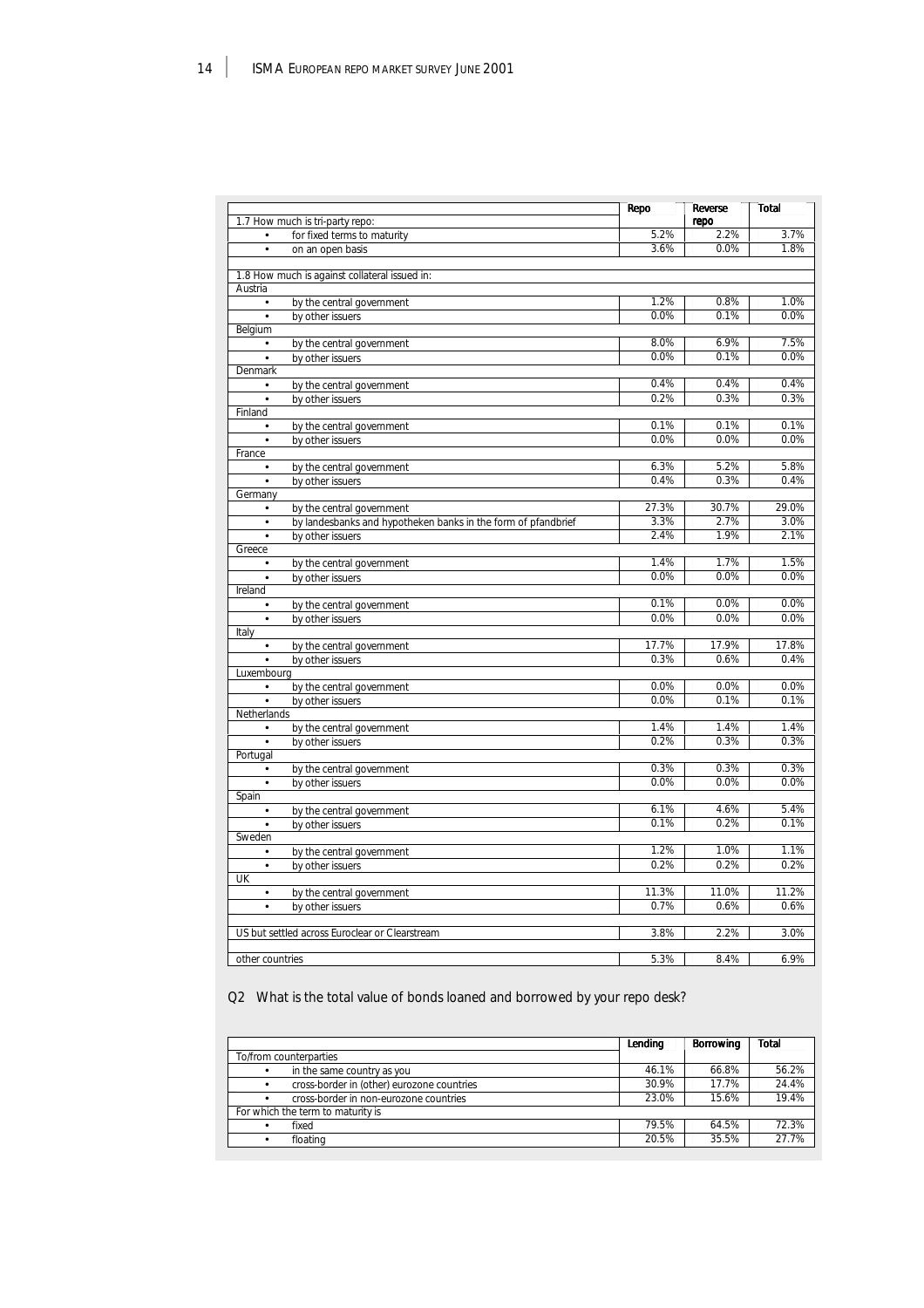Not all the participating banks completed all the analyses. In some cases, this was simply because of the nature of their business. Those banks, for example, that do not use ATSs, a CCP or tri-party repos could not respond to questions on these subjects. In a few cases, banks were unable to extract the necessary data in the time available. The most significant shortfall was in the collateral analysis, which six banks or branches were unable to complete.

#### Total repo business (Q1)

The total value of repos and reverse repos outstanding on the books of the 48 participating banks at close of business on June 13, 2001 was EUR1,863 billion, of which 49.6% were repos and 50.4% were reverse repos. The total is a gross figure, which means that it has not been adjusted for doublecounting (see Chapter 2, section 2.2). The average size of participating banks' repo books was about EUR39 billion.

#### Counterparty analysis (Q1.1)

Some 47% of reported outstanding repo contracts had been negotiated directly with the other counterparty (41% were settled bilaterally and 6% under tri-party repo arrangements), 46% through voice-brokers and 8% through inter-dealer ATSs.



Figure 1 Counterparty analysis

Of the banks surveyed, 41 used voicebrokers and 19 traded on ATSs. These numbers show significant interest in electronic trading, but modest usage over the first two years in which European systems have been available.

The average number of active repo relationships for the banks in the survey was 88, but the variation in the numbers across banks was considerable.

# Geographical analysis (Q1.1)

Some 53% of reported outstanding repo contracts were with domestic counterparties and 42% were cross-border. Splitting the latter figure down, just under 25% were with counterparties in eurozone countries (both eurozone to eurozone and eurozone to noneurozone transactions) and almost 18% were with counterparties outside the eurozone (both eurozone to non-eurozone and non-eurozone to non-eurozone transactions). Almost 5% of reported outstanding contracts were negotiated anonymously on an ATS and settled with a CCP, and could not therefore be categorised as either domestic or cross-border.



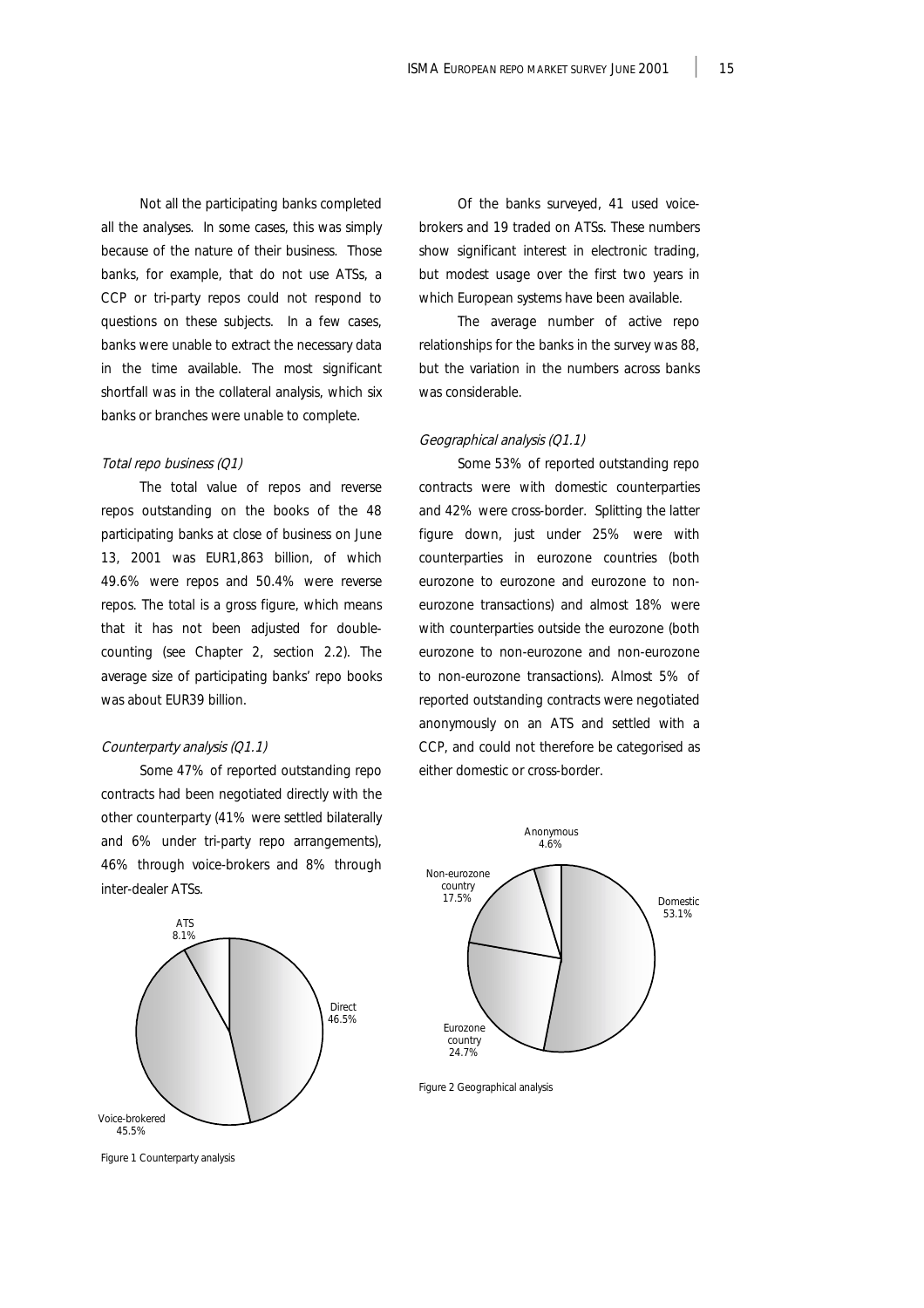The difference between the 5% quoted above for ATS business and the 8% quoted in the earlier counterparty analysis is probably due to the fact that the 5% represents fully anonymous business, whereas the 8% includes business on ATSs that offer name display (no anonymity) or name give-up (pre-trade anonymity only). Anonymity requires an ATS to be connected to a CCP (which means that the CCP appears on the screen as the counterparty). While ATSs accounted for a relatively modest share of reported repo business, the ERC Committee believes that the growth in electronic trading in the European repo market has been accelerating.

The counterparty and geographical analyses are shown in combination in Figure 3 below.

(44%). Voice-brokers play a larger role in domestic business (53%) than cross-border business (voice-brokers are involved in 46% of business with eurozone countries and 33% of business with non-eurozone countries). ATSs are more important in business with eurozone counterparties (6%) than they are in business with domestic counterparties (3%) and noneurozone counterparties (2%).

#### Settlement analysis (Q1.7)

Some 6% of reported outstanding repo contracts had been negotiated under tri-party repo arrangements, the rest were bilateral or with a CCP. Of the tri-party repo business, some 67% was for a fixed term and 33% was on an open basis.





Direct relationships are more important in business with non-eurozone counterparties (representing 65% of the total business with these counterparties) than in business with eurozone countries (48%) or domestic business

Of the participating banks, 21 transacted tri-party repos. The total reported size of triparty repo business was EUR98 billion. This compares with an estimate of the size of the European tri-party repo market in June 2001 of over EUR180 billion, suggesting that the survey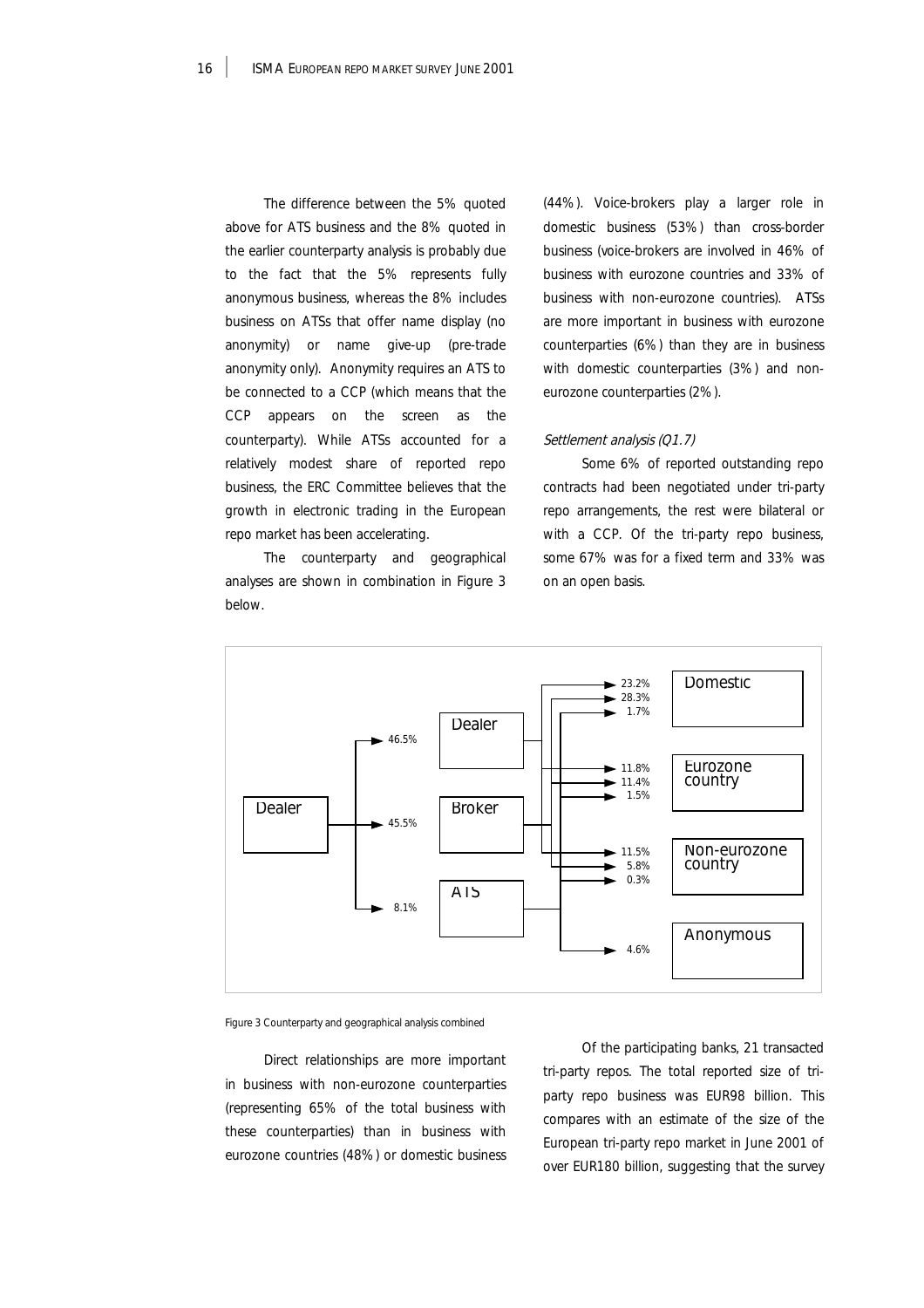had captured about half of that business. The general impression within the ERC Committee is that tri-party repo has been growing rapidly.

# Cash currency analysis (Q1.2)

Some 73% of the outstanding repo contracts reported in the survey were denominated in euros (EUR), 11% in pounds sterling (GBP), 10% in US dollars (USD), 3% in Japanese yen (JPY) and 2% in either Swedish krona or Danish krone (SEK, DKK).



Figure 4 Cash currency analysis

Only 2% of contracts were reported to be cross-currency repos (transactions in which the cash and collateral are denominated in different currencies). However, only 14 banks answered this question (some of those not answering might not have been able to extract the data, others might not engage in crosscurrency repo).

# Collateral analysis (Q1.8 and Q1.3)

Some 76% of repo collateral held by participating banks was issued in countries of the eurozone: 34% was issued in Germany, 18% in Italy, 8% in Belgium, 6% in France, 6% in Spain, 2% in the Netherlands and 2% in

Greece. Another 12% of collateral was issued in the UK, 3% in the US and cleared in Europe, and 2% was issued in Sweden or Denmark.



Figure 5 Collateral analysis

Most collateral was issued by central governments (over 91%). In Germany, 85% were government securities and 9% were pfandbrief. Non-government securities were a significant proportion of collateral issued in Denmark (41%), Finland (26%), Ireland (26%), the Netherlands (16%), Sweden (17%) and Luxembourg (85%).

If the collateral analysis is compared with the cash currency analysis, there appear to be discrepancies between the figures for countries in which the collateral was issued and the corresponding currency. This point is illustrated in the following table.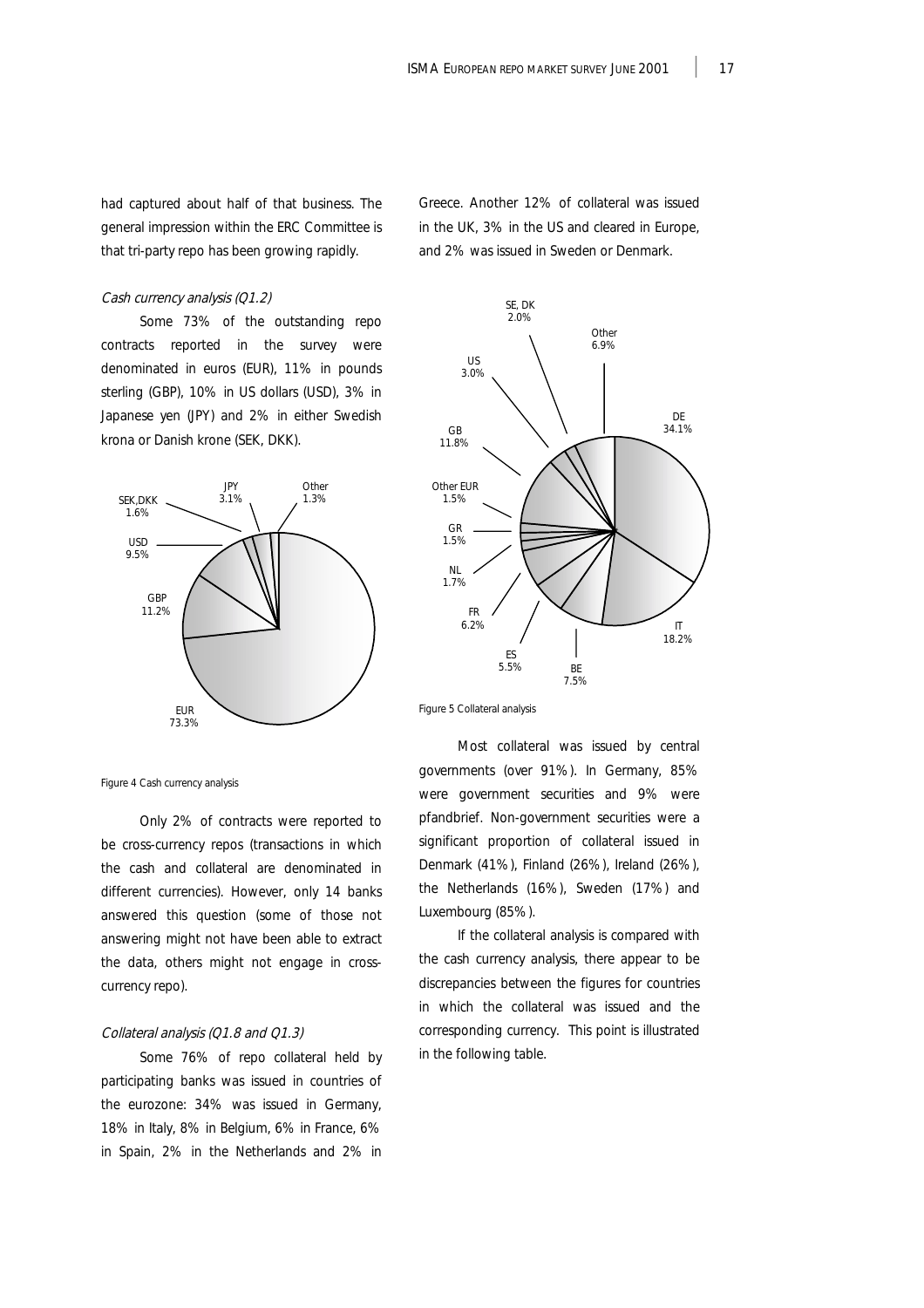| Collateral analysis  |       | Cash currency analysis |       | Discrepancy |
|----------------------|-------|------------------------|-------|-------------|
| <b>Furozone</b>      | 76.2% | <b>EUR</b>             | 73.3% | 2.9%        |
| UK                   | 11.8% | GBP                    | 11.2% | 0.6%        |
| Sweden, Denmark      | 2.0%  | SEK.DKK                | 1.6%  | 0.4%        |
| US                   | 3.0%  | USD                    | 9.5%  | 6.5%        |
| Japan                |       | JPY                    | 3.1%  |             |
| Other                | 6.9%  | others                 | 1.3%  | 2.5%        |
| Sum of discrepancies |       |                        |       | 12.9%       |

Discrepancies between cash and collateral currency

At first glance, these discrepancies would appear to reflect cross-currency business. They imply that collateral denominated in GBP, SEK and DKK, but in particular EUR and other currencies, have been repoed out for US dollars. However, the sum of the discrepancies is much larger than reported cross-currency business, which is only 2%. There are three likely reasons for this difference:

> First, there may be errors due to the fact that only 46 banks and branches completed the collateral analysis, but all participating banks and branches completed the cash currency analysis. However, adjusting for this problem (by eliminating from the cash currency analysis banks who did not complete the collateral analysis) only reduces the sum of the discrepancies to 12.2% (although cross-currency repo represents 2.4% of the 46 banks' business, reducing the net sum of the discrepancies to 9.8%). Adjusting further (by eliminating from both the cash currency and collateral analyses all banks who did not report any crosscurrency business) increases the sum of the discrepancies to 13.4% (although cross-currency repo represents 5.3% of their business, reducing the net sum of the

discrepancies to 8.1%).

- Second, cross-currency business may have been under-reported. The small number of banks (14) reporting cross-currency business suggests that it may have been difficult for some to measure this activity. In particular, some banks may have unable to report crosscurrency repo undertaken under triparty arrangements. This is particularly likely to be the case with tri-party repo transactions in which banks lent cash. Tri-party repo cashlenders do not take delivery of collateral (which is held by the triparty repo service provider). As the collateral accepted by the tri-party repo service provider on behalf of the cash lender has to conform to agreed eligibility criteria, other than to check that eligibility criteria are being satisfied, the cash lender may not be interested in the precise composition of collateral from triparty repo and may therefore not record those data.
- Finally, the collateral analysis is framed in terms of the country in which collateral was issued, not the country of the currency in which the collateral is denominated. In the case of Eurobonds, the two are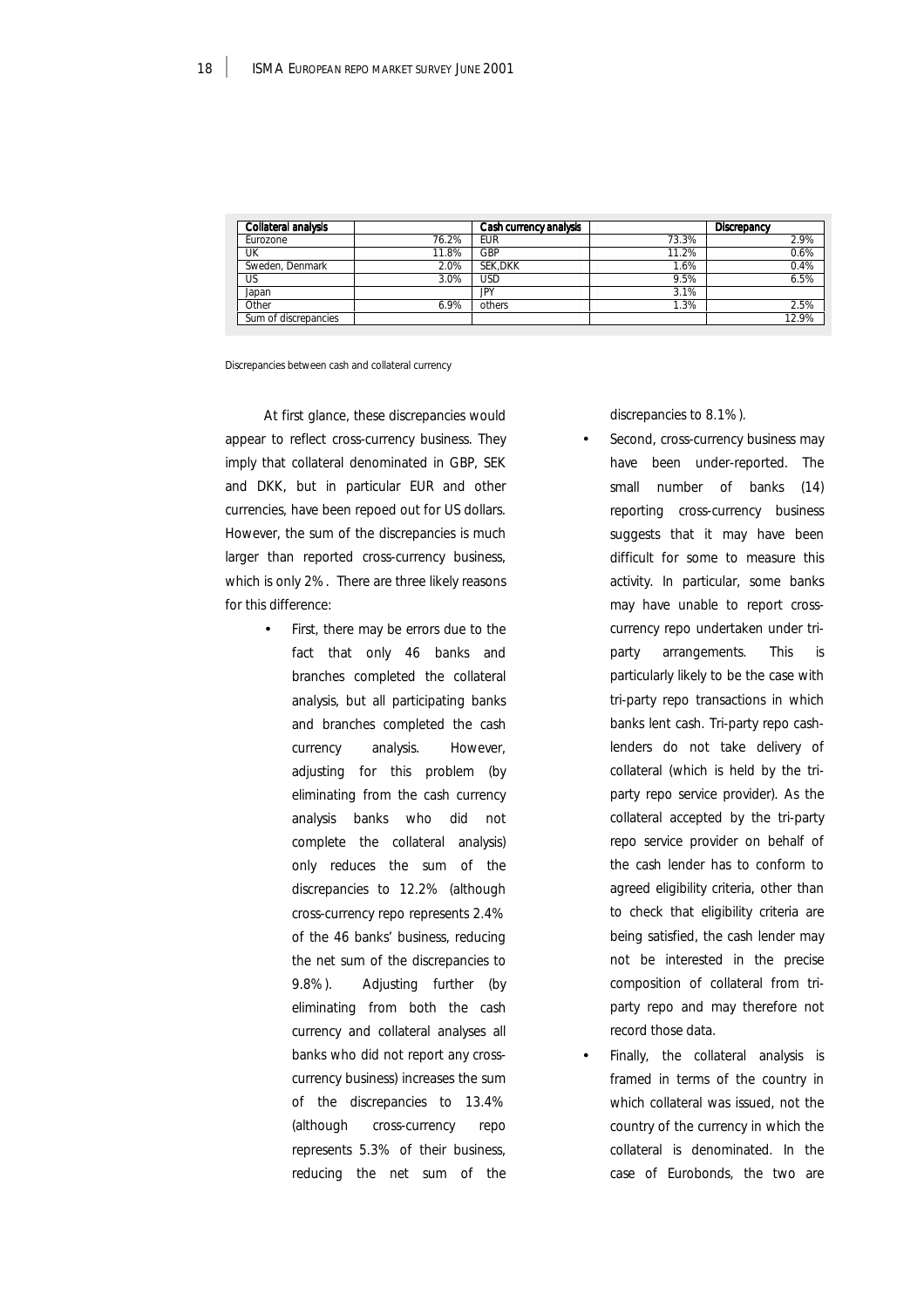different (Eurobonds are bonds denominated in a currency other than that of their country of issuance). Eurobonds are therefore cross-currency by definition. As eurobonds tend to be issued in London or Luxembourg, one would expect this fact to show up as a major discrepancy between the share of collateral issued in the UK and the share of GBP as a cash currency (the same discrepancy will not show up in the case of Luxembourg because, being part of the eurozone, it does not have its own currency). For example, eurodenominated bonds issued in London by German entities should be counted as UK collateral, but when used in repos against eurodenominated cash would not be counted as cross-currency. This should open up discrepancies between the collateral analysis and the cash currency analysis. Unfortunately, it is more likely that banks in practice measured their cross-currency repo business on a transaction-by-transaction basis and classified collateral by currency rather than by country of issue (a case of the wrong method giving the right answer). Indeed, there is some evidence of this. If banks had classified by country of issue, one would have expected a much larger discrepancy between collateral issued in the UK and GBP as the cash currency, but this was just 0.6%. Whilst a much larger share of collateral might have been expected for Luxembourg, in fact it

was only 0.1%.

These discrepancies will be investigated further ahead of the next survey.

### Contract analysis (1.4)

Some 84% of reported outstanding repo contracts were classic repo, 8% were sell/buybacks documented under agreements such as the PSA/ISMA or TBMA/ISMA Global Master Repurchase Agreement (GMRA) and only 8% were undocumented sell/buy-backs.



Figure 6 Contract analysis

Discussions within the ERC Committee suggested that sell/buy-backs were underrepresented. This may reflect the limited numbers of banks in the survey that were headquartered in countries where the domestic market is composed largely of sell/buy-backs (e.g. Italy and Spain).

#### Repo rate analysis (Q1.5)

Some 90% of outstanding contracts paid a fixed rate of return, 5% were floating-rate and 4% were open repos (meaning they had no fixed maturity but were terminable on demand by either counterparty subject to an agreed period of notice).

Again, the view within the ERC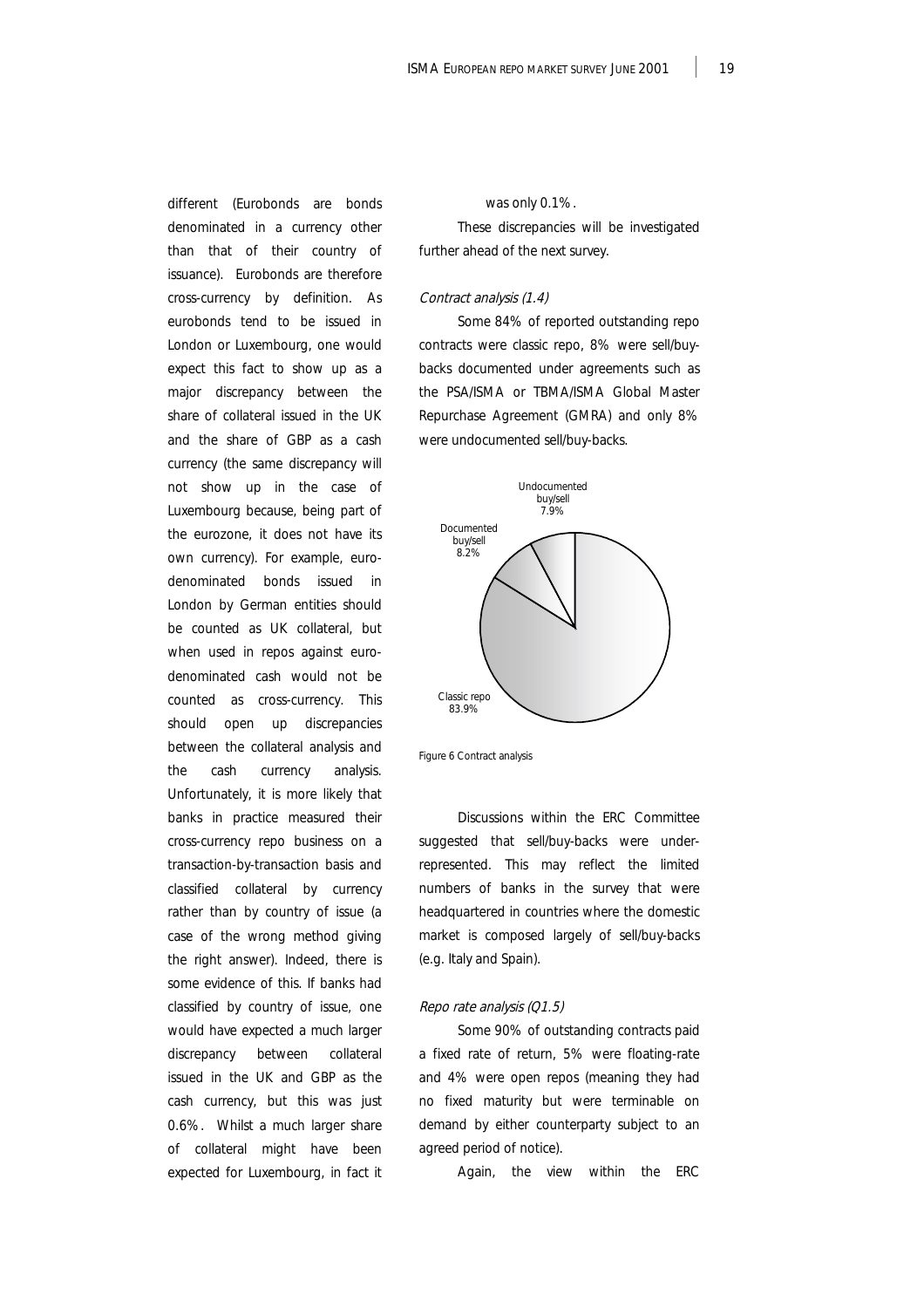Committee was that both floating-rate and open repos were under-represented. The problem in the case of floating-rate repos, which account for a large proportion of the French market, is likely to reflect the small number of French banks participating in the survey. No conclusion was reached about the small percentage of open repos.



Figure 7 Repo rate analysis

#### Maturity analysis (Q1.6)

The survey asked banks to analyse their outstanding contracts in terms of their remaining term to maturity. The bulk of contracts (62%) had less than one month remaining to maturity but there was significant business out to one year. Some 14% of contracts had one day remaining to maturity,

30% had between two and seven days, 18% had between eight days and one month, 11% had more than one month and up to three months, 7% had over three months and up to six months, and 11% had over six months and up to twelve months. Some 9% were forwardforward repos (with a value date more than two business days in the future).

Whilst most banks are able to provide information on maturities, a difficulty arises in the sense that there are overlaps between some of the time buckets. For example, overnight transactions agreed on Wednesday, June 13 for value on Friday, June 15 will have a term to maturity of three days and be classified in the 2 to 7-days time bucket rather than the one-day bucket, where they properly belong. The 2 to 7 days bucket is therefore likely to be inflated at the expense of the one-day bucket. In addition, one-day transactions with corporate value dates (T+3) will be classified as forward-forwards, as these were defined for simplicity as transactions that have a value date more two days in the future.

### Product analysis (Q2)

The survey asked banks to measure how much securities lending and borrowing was conducted on their repo desks (separately from



Figure 8 Maturity analysis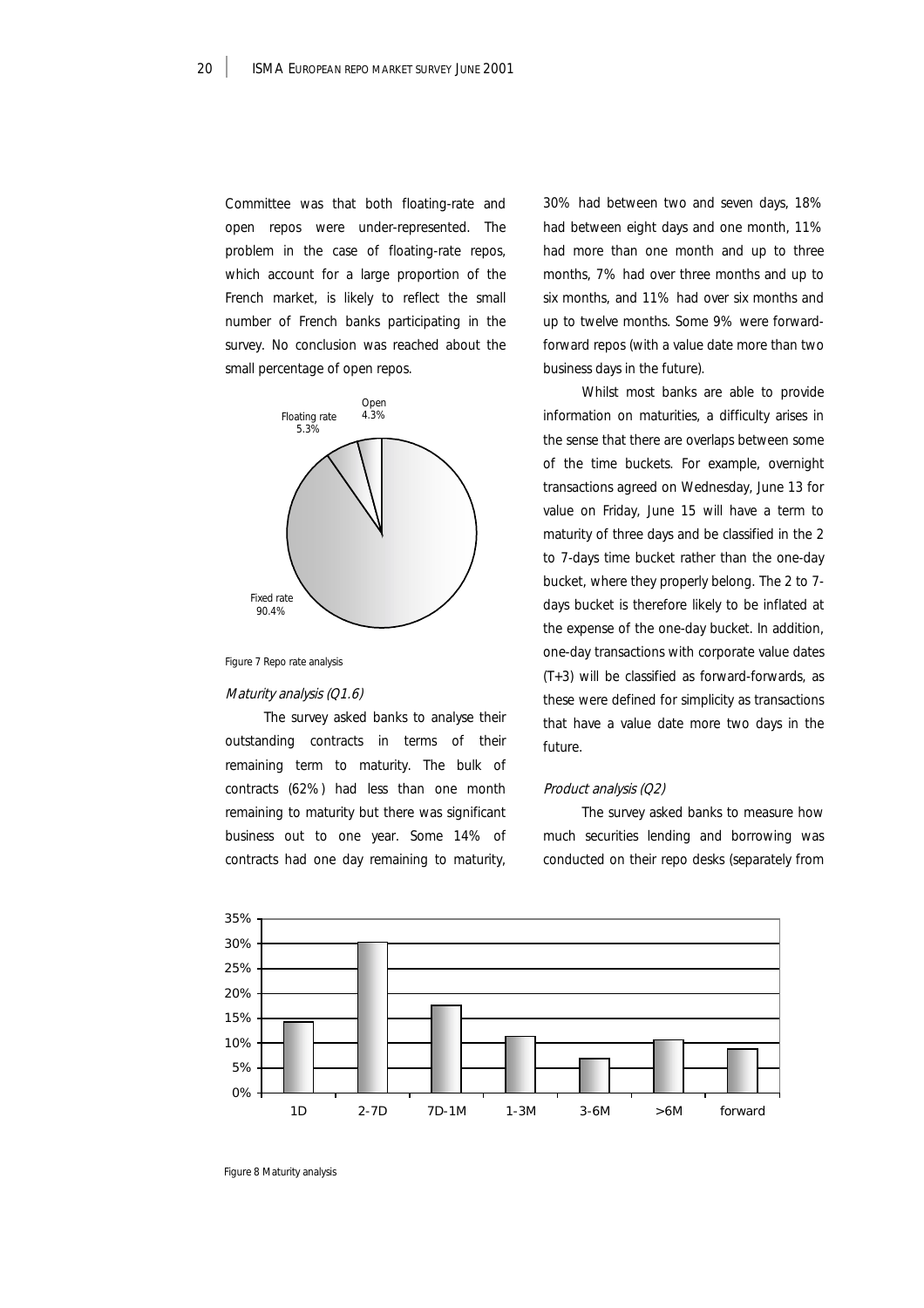their securities lending and borrowing desks). Of the banks surveyed, 31 undertook securities lending and borrowing from their repo desks. Some 17% of the total business on participants' repo desks was found to be securities lending and borrowing. Of this, 56% was domestic and almost 44% was cross-border (split down into 24% with counterparties in eurozone countries and just less than 20% with counterparties outside the eurozone). Some 72% of this securities lending and borrowing was for a fixed term and 28% was on an open basis.

The ERC Committee was surprised at the high proportion of fixed-term securities lending and borrowing. This business has traditionally been conducted on an open basis. It may be that some of the securities lending and borrowing contracts reported by banks as having fixed terms included rights of substitution as an alternative to being structured as open contracts. Both mechanisms allow a lender to recall loaned securities before the maturity of the securities loan.



Figure 9 Counterparty analysis of securities lending

### Concentration analysis

The top ten banks taking part in the survey accounted for some 64% of total reported business. The top twenty accounted for 88%. The top thirty accounted for 97%.





Figure 10 Concentration analysis

This analysis can be misleading. It shows a high degree of market concentration, but this should not be confused with market power. A better measure of the concentration of market share, which is often used in competition analyses, is the Herfindahl Index<sup>2</sup>. The Herfindahl Index for the survey was 0.05, which is very low, showing a very healthy degree of competition.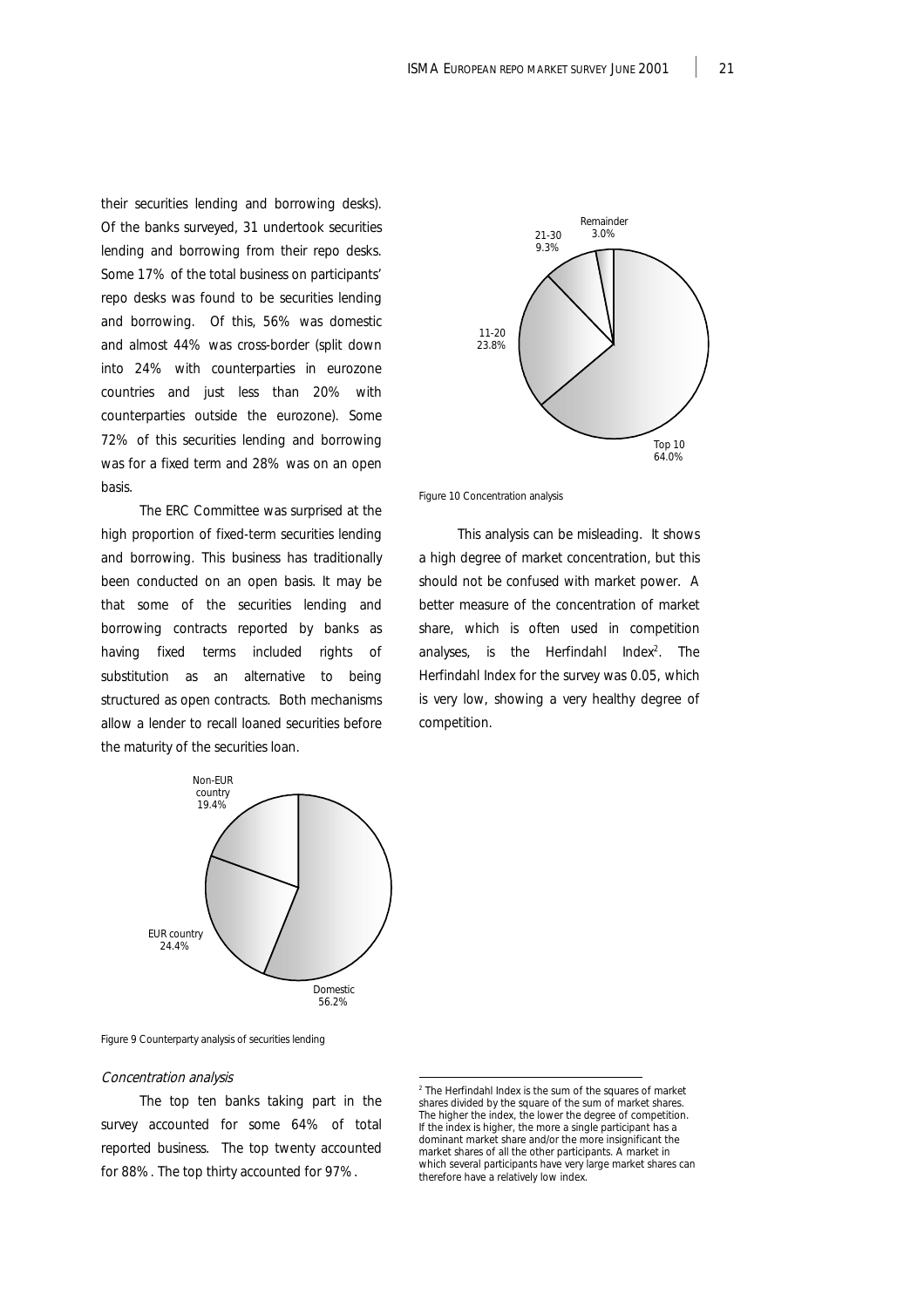# CHAPTER 4 **CONCLUSION**

The ISMA survey conducted on June 13, 2001 revealed that the European repo market is somewhat larger than EUR1,863 billion in terms of outstanding contracts. This is a very substantial number and indicates the importance of repo to individual banks and to the European financial system as a whole. As more banks participate in the survey in its six monthly cycle, the more complete the market picture that will emerge.

The June survey showed that, among the sample of 48 banks participating, the largest share of repo business was transacted between domestic counterparties (53%), but that crossborder business was very significant (42%).

The bulk of reported business was transacted directly between banks (47%) or via voice-brokers (46%). Electronic trading via ATSs was widely (but so far modestly) used by banks participating in the survey (8%).

Tri-party repos also constituted a small share of participating banks' business (6%).

A very large share of reported repo business was in EUR (73%), but GBP (11%) and USD (10%) business was also important. Most collateral was issued in the eurozone (76%), notably in Germany (34%) and Italy (17%), and to a lesser extent, Belgium (8%), France (6%) and Spain (6%). However, a significant share of collateral was issued in the UK (12%). Collateral overwhelmingly took the form of central governments' securities (91%), although the collateral issued in a number of smaller European countries included large proportions of non-government securities. Pfandbrief was an important source of German collateral (9%).

The maturity profile of reported repo business was skewed towards the short term, with most contracts (62%) having less than one month remaining to maturity, although there was a reasonable spread of business out to one year. Forward-forward repos are an important part of the market (9%). Reported contracts were very largely classic repos (84%) with the share of sell/buy-backs smaller than expected, although these particular results should be treated carefully. Caution also needs to be applied to the reported predominance of fixedrate repos (90%) compared to floating-rate (5%) and open repos (4%).

The repo desks of many of the banks participating in the survey also executed securities lending and borrowing. This activity accounted for 17% of the total business on these desks. The majority was between domestic counterparties (56%) and for fixed terms (72%), although the relatively high share of fixed-term business has been questioned.

The ten largest banks participating in the survey accounted for most of the reported business (64%), but the market would appear to be very competitive.

The next survey will take place on December 12, 2001. As well as expanding the number of banks participating in the survey, it will be possible to start monitoring trends in the size and composition of the European repo market.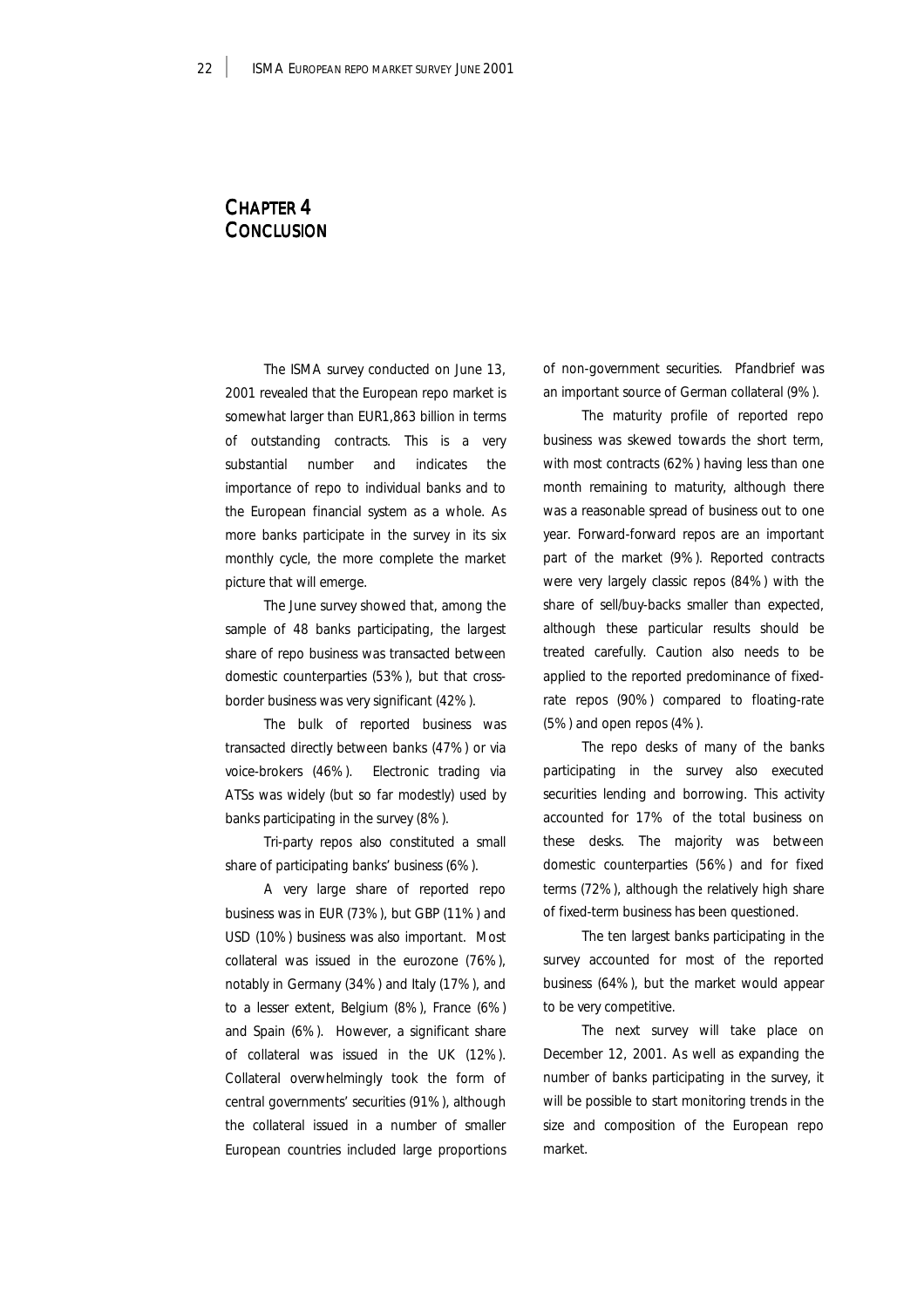# APPENDIX A SURVEY GUIDANCE NOTES

The following extract is based on the guidance notes issued to participants in conjunction with the survey that took place on June 13, 2001.

#### European repo market survey

The data required by this survey are: the total value of the repos and reverse repos booked by your repo desk that are still outstanding at close of business on Wednesday, June 13, 2001; and various breakdowns of these amounts. Please complete as much [of the form] as possible.

Branches of your bank in other countries in Europe may be asked to complete separate returns. If your repo transactions are booked at another branch, please forward the survey form to this branch. If branches of your bank in other countries run their own repo books, please copy the survey form to these branches so that they can participate in the survey. Please feel free to copy the survey form to other banks if you discover that they have not received it directly.

# General guidance

(a) Give the value of the cash side of all repos and reverse repos (not the value of collateral) that are still outstanding at close of business on Wednesday, June 13, 2001.

(b) Include only principal amounts, i.e. exclude repo interest accrued on the cash, unless this has been capitalised by rolling over the transaction.

(c) Outstanding means repos and reverse repos which will mature or roll-over on or after Thursday, June 14, 2001. You should therefore include all open repos and reverse repos that have been rolled over from June 13, 2001 to a later date and all forward-forward repos and reverse repos.

(d) Give separate totals for (a) repos and sell/buy-backs and (b) reverse repos and buy/sell-backs.

(e) Include all classic repos, sell/buy-backs and similar types of transaction (e.g. pensions livrées). There is a separate question on securities lending and borrowing transactions (including securities lending and borrowing against cash collateral) - see question (2).

(f) Exclude repo transactions undertaken with central banks as part of their money market operations.

(g) In the case of equity repo, please include the value of synthetic structures.

### Guidance on specific questions in survey form

(Q1.1) Transactions (1.1.1) direct with counterparties or (1.1.2) through voice-brokers all repos should exclude all repos transacted over an ATS. These should be recorded under  $(1.1.3)$ .

(Q1.1.3) ATSs are automated trading systems (e.g. BrokerTec, Eurex Repo and MTS/EMTS, and also voice-assisted electronic systems such as e-speed, Garban-Intercapital's ETC and GFInet). Anonymous transactions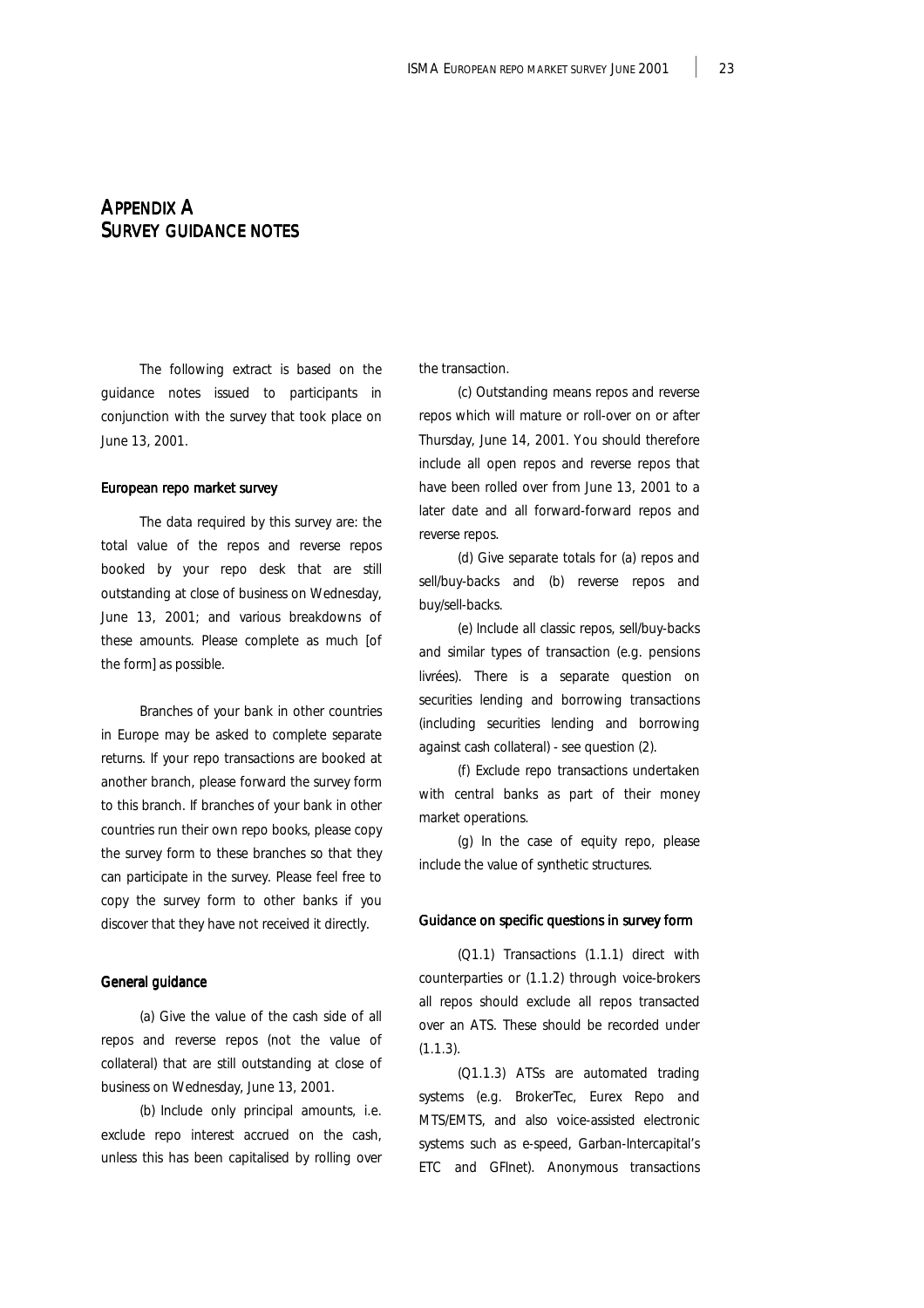through an ATS with a central counterparty (e.g. RepoClear or Clearnet) should be recorded in (1.1.3.4).

(Q1.4) Classic repos include transactions documented under the PSA/ISMA GMRA or TBMA/ISMA GMRA without reference to the Buy/Sell-Back Annex. Classic repos include pensions livrées. Classic repos are characterised by the immediate payment of a manufactured or substitute payment to the seller upon receipt of a coupon on the collateral by the buyer. All open repos are likely to be classic repos. Sell/buy-backs include all transactions that are not documented. In the unlikely event that a coupon is paid on collateral during the term of a sell/buy-back, the buyer reinvests the coupon until the maturity of the sell/buy-back and deducts the substitute payment (including reinvestment interest) from the repurchase proceeds due to be paid by the seller. Sell/buybacks may be quoted in terms of a forward price rather than a repo rate. Where sell/buybacks are documented (e.g. under the Buy/sellback Annex to the 1995 PSA/ISMA GMRA and TBMA/ISMA GMRA), adjustments to the relative amounts of collateral or cash - which, for a classic repo, would be performed by variation margins - are likely to be made by early termination and repricing.

(Q1.6) This section asks for the remaining term to maturity (not the original term to maturity) of the fixed-rate repos reported in (1.5.1) and the floating-rate repos reported in (1.5.2) to be divided up on the following basis:

(Q1.6.1.1) all transactions for value up to and including Wednesday, June 13, 2001, that will mature on Thursday, June 14, 2001: this includes overnight, tom/next and spot/next transactions; ideally, this should also include corporate/next transactions.

(Q1.6.1.2) all transactions for value up to and including Wednesday, June 13, 2001, that

will mature on Friday, June 15, 2001, and any day thereafter up to and including Wednesday, June 20, 2001.

(Q1.6.1.3) all transactions for value up to and including Wednesday, June 13, 2001, that will mature on Thursday, June 21, 2001, and any day thereafter up to and including Friday, July 13, 2001.

(Q1.6.1.4) all transactions for value up to and including Wednesday, June 13, 2001, that will mature on Monday, July 16, 2001, and any day thereafter up to and including Thursday, September 13, 2001.

(Q1.6.1.5) all transactions for value up to and including Wednesday, June 13, 2001, that will mature on Friday, September 14, 2001, and any day thereafter up to and including Thursday, December 13, 2001.

(Q1.6.1.6) all transactions for value up to and including Wednesday, June 13, 2001, that will mature on Friday, December 14, 2001, and any day thereafter.

(Q1.7) Please confirm whether you have included your tri-party repo business in (1.6).

(Q1.8) Eurobonds should be included as bonds issued "by other issuers" in the countries in which the bonds are issued. This will typically be the UK (1.8.14) and Luxembourg (1.8.15).

(Q1.8.16) US but settled across Euroclear or Clearstream means only domestic and Yankee bonds. This includes Reg.144a bonds, but excludes Eurodollar and US dollar global bonds.

(Q2) Total value of securities loaned and borrowed by your repo desk includes the lending and borrowing of securities with either cash or securities collateral. Exclude any securities lending and borrowing done by desks other than your repo desk. If your repo desk does not do any securities lending and borrowing, this line will be a nil return.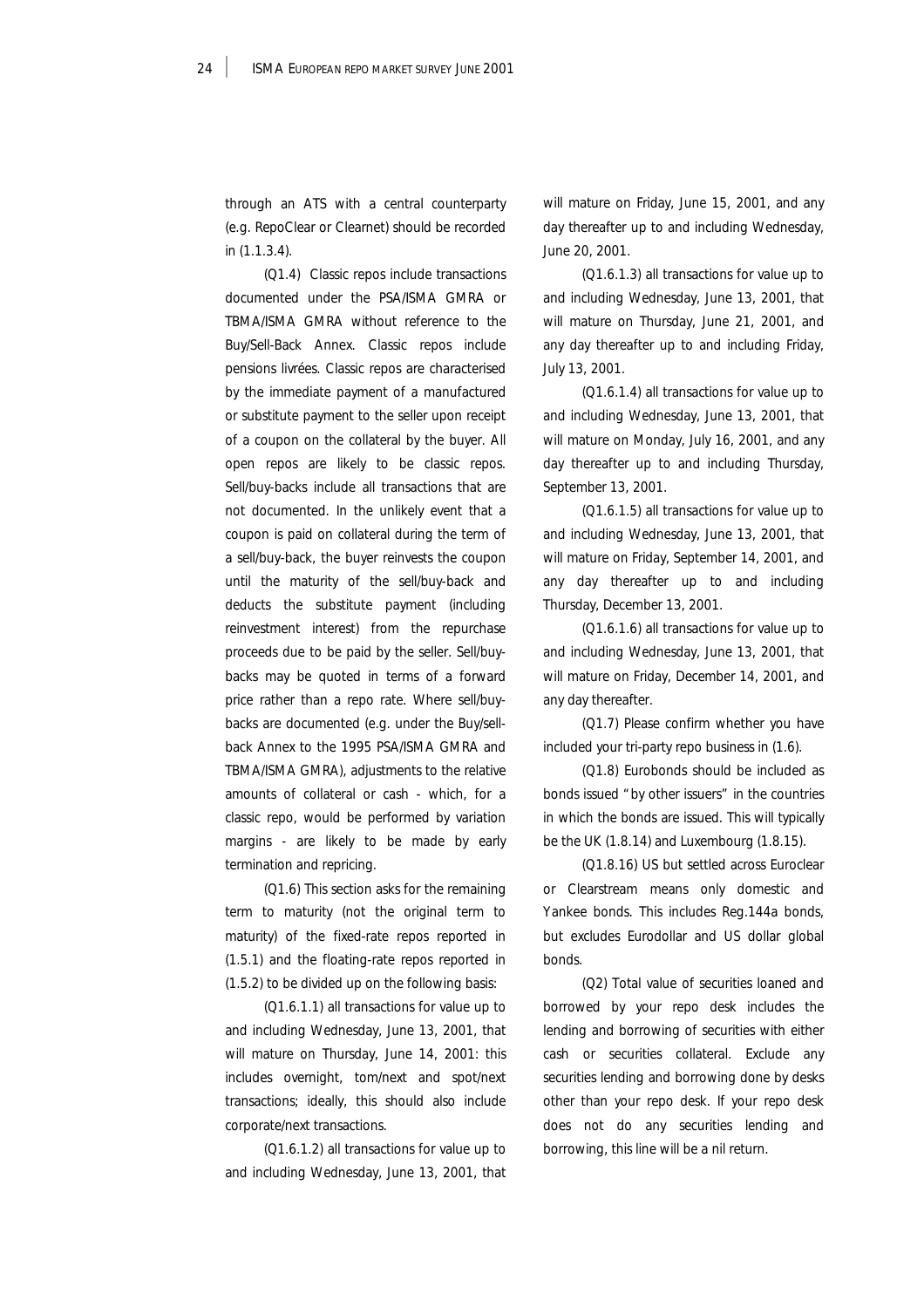Landesbank Sachsen Girozentrale Landesbank Schleswig-Holstein

Maple Bank

# APPENDIX B PARTICIPANTS IN THE SURVEY

|                                       | Merrill Lynch International            |
|---------------------------------------|----------------------------------------|
|                                       | Mizuho International                   |
|                                       | Morgan Stanley                         |
|                                       | National Bank of Greece                |
| ABN Amro Bank                         | Nomura International                   |
| Artesia Banking Corporation           | Norddeutsche Landesbank Girozentrale   |
| Banca d'Intermediazione Mobiliare IMI | Raiffeisen Zentralbank Österreich      |
| Banco Privado Portugues               | Sal Oppenheim                          |
| <b>Bank Brussels Lambert</b>          | Sampo Bank                             |
| Bank of Åland                         | Schroder<br>Salomon<br>Smith<br>Barney |
| Bankgesellschaft Berlin               | (Citigroup)                            |
| <b>Barclays Capital</b>               | <b>UBS Warburg</b>                     |
| Bayerische Landesbank                 | Westdeutsche Landesbank                |
| <b>BBVA</b>                           |                                        |
| <b>BHF Bank</b>                       |                                        |
| <b>BNP Paribas</b>                    | Company names provided here are as     |

supplied by those involved in producing this survey. Not all names precisely reflect the names of firms as listed in ISMA's Members' Register.

# Deutsche Bank Dexia Hypothekenbank (Berlin) DGZ-DekaBank Dresdner Bank Erste Bank der oesterreichischen Sparkassen Fortis Bank Goldman Sachs International GZ-Bank Halifax Hamburgische Landesbank HypoVereinsbank

CDC Ixis Capital Markets (Frankfurt)

Daiwa Securities SMBC Europe

Confederación Española de Cajas de

**Commerzbank** 

Ahorros (CECA) CSFB

IntesaBCI

JP Morgan Chase

KBC

Landesbank Baden-Württemberg Landesbank Rheinland/Pfalz Girozentrale